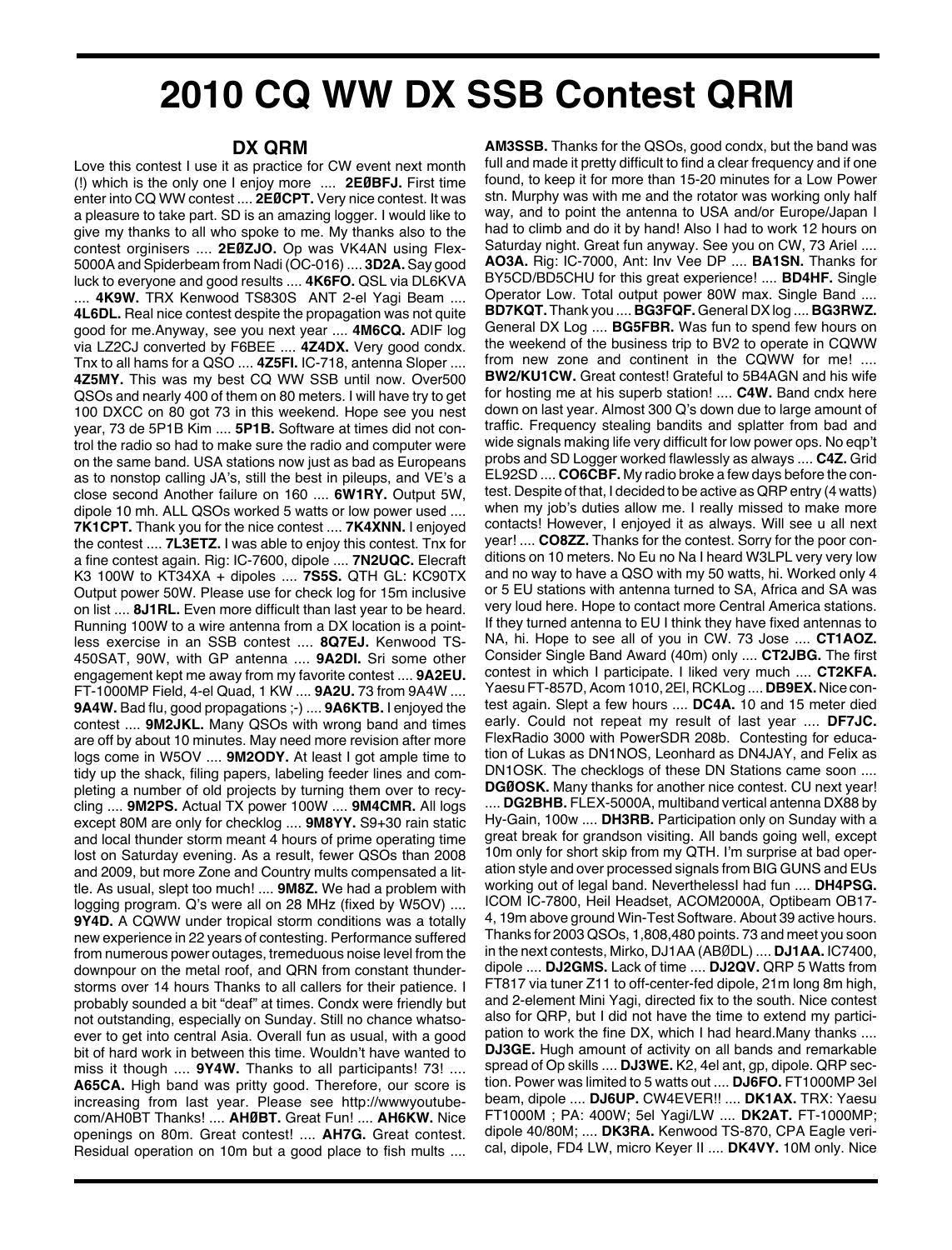to work 10m after a long time .... **DK5QN.** Elecraft K2, 10 watts, Hexbeam .... **DK6NF.** One hour activity to say hello to my contest friends on 15 and 20 meters .... **DK7AN.** Alinco/ DX70; Outback-1899; 100W .... **DL1AZA.** FT200ACOM1000, ant: loop (84m horizontal and 26m vertical) .... **DL1NEO.** Sorry, holiday weekend, no time for contest .... **DL1SBF.** Kenwood TS-830S and modified vertical antenna .... **DL1STV.** VY 73 & best DX .... **DL1VJL.** Just for fun .... **DL2AGB.** I work with SD logger, the best log program! .... **DL2AL.** IC-706, 100W, GP, FB-53 .... **DL2BUM.** Thanks for this nice contest. Worked a lot of new ones on 15m. Condx on 10 vy bad here in north DL. See you in CW! .... **DL2SWN.** FT-2000, 100W, 42m long-wire ant 12m high .... **DL3SEM.** Kenwood TS-690S, 100W, GP (10, 15, 20m), dipole (40m) .... **DL3YDP.** TX = 7400 RX = 7400, antenna W3-2000 for 80m + 40m, 3el Beam Fritzel for  $20m + 15m + 10m$  DF33, Leistung, 100W .... **DL4EBA.** Nice contest. I expected more contacts on 10 mtrs, but had a nice contact with VK6NC on my dipole. See you in CQWW CW .... **DL4LAM.** Power 4.9W .... **DL4VCG.** Yaesu FT-450, Tuner Yaesu FC-102, Loop 164 meter long, 3 element SteppIR .... **DL4ZA.** FT-847, FB-53, 40m dipole .... **DL5ASE.** DL5KUD IC-7400, 80W to dipole, tested a contest without speaking any word in it, just for fun, for a few minutes. Thank you, 73 .... **DL5KUD.** Icom 756PROIII, ant: TA33M, FD4, 160 dipole .... **DL5ZB.** Many tnx to HC8A for vy good operating style! .... **DL7VRG.** Good contest! Best 73's! CUL in CW! .... **DL9GFB.** IC-7400 + PA ME1200-H, Spiderbeam 20-10m, vertical 40m .... **DL9GTB.** FT-1000MP field ant. vertical .... **DL9LF.** FT-817 with some hmebrew antennas. Contesting for education of Lukas as DN1NOS, Leonhard as DN4JAY, and Felix as DN1OSK .... **DN1NOS.** Vy gd condx on 15m .... **DO1HGS.** It was a big contest! .... **DO2MS.** A great event as always. See you again next year .... **DO6SD.** Nice contest. Three new contesters are now happy to take part in this big event. Training on the job is hard but it makes fun. We are proud to say that we are a LEGAL LIMIT Station in Germany (below 750 Watts). Antennas: 2x FB33 staked, 2x 2el 40m staked, 1x FB53, FD5, FD4. Transceiver: 4x FT-1000MP Mark V Field + 2x FL-7000 + Expert 1KFA + Dentron MLA 2500. Next year we hope for a better result .... **DP6T.** Nice experience .... **DT8A.** FT757GXII, 100W, antenna FD4 .... **E77R.** TRS-930, gp, dipole .... **E78CB.** QTH Motril Marina, Spain .... **EA/OE1TKW.** Poor conditions but great fun! .... **EA1BP.** Some new ones, hey! .... **EA2KP.** Icom IC-7000, Tuner LDG AT-7000, Multiband ground plane, .... **EA6/DK5IR.** Allmost all antennas broken or down. PA broken too, so only choice was 160m low power. After preparing some antennas on Saturday I was surprised to work some big guns from NA with LP. Nice ears, guys. Computer broken after the contest. Using the hard disk on external box with a friend's computer to send the logs. Hope one day things will change, 73 .... **EA6SX.** TX/RX ICOM 728, dipole, 40WPEP....**EA7FRX.**Single op, bring everything with you, DXpedition. Just 400 Watts is definitely low power in the high power category .... **EA8/DL6MHW.** Very nice test. TNX to all .... **EA8CQW.** Two contacts on 15 meters only for checklog .... **EB3CW.** See you next time in contest .... **EB3JT.** Yaesu FT-817ND, 5W, long wire 8m .... **EC4AA.** Some operating during the weekend, most of the time S&P. No conditions with NA. K3@100W, TA-33@10 meters high, WinTest .... **EC4CBZ.** I like more and more this contest. The propagation goes up during this weekend. It is wonderful! Great pileup with USA and 4 new ones .... **EE5J.** Nice contest. I'm very happy speak with many friends around the world. I see you in the next WW. 73s EE7D by EC7DND .... **EE7D.** Hi friends! I have very of fun during the contest. I am very happy also fto give a 73 to some friends on the radio Thanks to everybody for contacting me and specially to Mr. Gordon N6WK for his appreciated help and patience with me. I am grateful for the help to Spiderbeam Antennas also. 73 de EA8AUW (EF8A) .... **EF8A.** First time using

WIN-EQF for logging and it worked perfectly, a treat and easy to use .... **EIØA.** 15m not too bad on Saturday, short opening on 10m on Sunday .... **EI4DJB.** This was my 3rd participation, now with my new Irish call instead of EI/ON4EI. As usual, I operated in portable conditions on top of a hill and had to struggle with wind and rain all the weekend. The vertical antenna was broken 24 hours before the contest, my camper van battery flat, a bad neighbor (700m away), and power generator had to be opened for cleaning. Each time I overcame Murphy and I am really glad to reach 1 million claimed points. I finished the contest without camper van battery and gas meaning no heat for the last 6 hours (10°C) .... **EI8GQB.** As Tonno ES5TV went to Montenegro to paricipate from 4O3A, I as able to use his "big guns." First of all great contest and amazing experience. Opening day I had some problems with 80m filter and I was only able to work for a while. Had some sparks coming from the filter and the amplifier just didn't work. Reflected all the power. At the 40th hour I came up with an idea to pass the filter and then trying to use 80m again. Of course I had to switch off the 2nd radio, not to burn it. But the train was gone. Extremly bad conditions on 2nd day. Wkd only 71 mults which was even less than on 160m. For me, it usually never happens that all the exotic Caribbean stations are coming for my CQ. At home I always have to search them. Anyway 24 hours passed, so far so good. But then I started to feel bad. Once I got home (which I pretty much don't remember), my dad removed me from the controls a few hours before the end, because I wasn't making any sense. Probably I just stared at the transceivers. I took my temperature and it was 38.4C/101F so this is why I felt weird :). But I had this excitement and I kept pushing myself as hard as I could. I'm not sure that gambling is the correct word, but when the pile-up went heavier, I of course wanted to make faster QSOs, so I forgot to use my parrot to say "5915" and "tu." At 30th hour I totally lost my voice. I sounded like bear who was whispering his roar. To sum up I'm glad that Tonno let me use his station and I owe him one HI! Great experience and we'll see what the future brings. 73! ES7GM @ ES5G .... **ES5G.** The rig I used was a Kenwood TS-2000 which sent out 100W into a tribander and a delta loop antenna .... **ES5TF.** IC-746PRO; tribander .... **EU1DX.** FT-840, 100W; Delta Loop. 73 and CU next year .... **EU6AA.** Nice test! .... **EW2EO.** 73! FT-2000 + PA 500 watts, horizontal delta .... **EW8DD.** IC-746PRO 100W .... **EW8OG.** Many thanks to the CQ WW DX Contest Commitee and to all participants! .... **F1EPQ.** Not easy with letter "H" in the call .... **F1RHS.** Very bad weather in southeast France. Sorry, may \be better the next year! 73 .... **F1SMV.** FT1000MP MK5 Field + 3KDX + 4el@29m .... **F1UVN.** Short for me this year but great as usual .... **F4ETG.** Working CQ WW SSB for the 2nd time, 73 .... **F4FBP.** FT-897D + 22m wire + CG3000 tuner (80m, 40m, 20m, 15m) and Astron A99 vertical 3m above the ground (15m-10m). Control log .... **F4FDQ.** FT897 + 100W + wire antenna Bazooka 14/21/28 MHz .... **F4FSB.** First time participation. Only 8 hours .... **F4FSV.** FT1000, G5RV 6m up + dipole 40m .... **F5GGL.** Kenwood TS870, 160m LW 390 ft, 80m loop 280 ft, 40m levy, 20/15/10 KLM KT34A .... **F5POJ.** 232 QSOs. It is not much, but I began only the contest on Sunday morning at 07:00 TU. The conditions were good on 80m to 15m, and even there were a few stations on 10m from time to time (25 QSOs). See you again in 2011 .... **F5RD.** TS 830S + Ameritron AL1200, dipoles and KLM KT34 .... **F6DZU.** Working in too low conditions is something different. Thanks for all those listened to my weak signal on bands. For others well related idea as "big mouth without ears do nothing" was unfortunely proved a new time .... **F6IRA.** A very very good contest. I don't like SSB too much but when you are in FO, it should be a fatal error not to be QRV. Best 73 from Tahiti .... **FO8RZ.** Best SSB contest, great fun .... **GØAZH.** One year soon nothing will go wrong and it will be a boring CQWW .... **GØW.** Unforseen interruptions,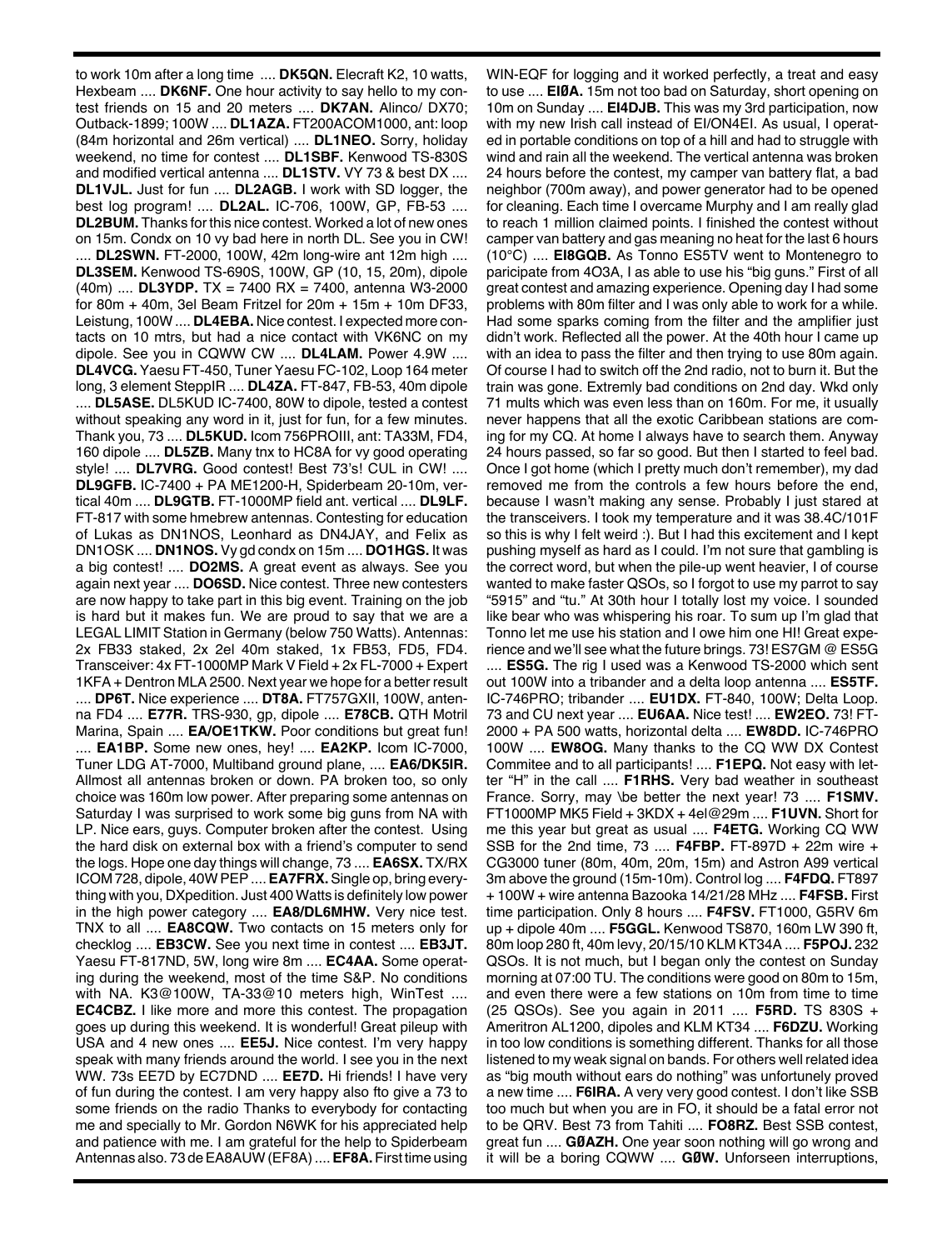hence only a check log .... **G1FON.** Only dabbled in the contest this time. Hope to have more time in CW section .... **G3PHO.** Good fun but those awful wide signals. Why do some guys have unintelligible recordings? Great to have 15m in reasonable shape .... **G3RWF.** Brain totally numbed by a weekend of listening through SSB splatter. Roll on CQWW CW! .... **G3TXF.** FT817, 5W, Marconi (18 MHz), loop (35 & 7 MHz), tribander (HF) .... **G3UFY.** Another great weekend, 7 new DXCC entities worked on 40m and 2 each on 80m and 160m. The low band RX worked, a real treat. Roll on next year! .... **G3VAO.** Lightweight activity, search and pouncing looking for new ones this time .... **G3VPW.** Very noisy band condx, good number of countries, few zones! .... **G3VYI.** Conditions not brilliant but a bit better this year. Not a serious entry (obviously), just came on to give out a few points .... **G3WRR.** Very enjoyable contest. Thanks to all the organisers! .... **G3YNN.** I don't normally do SSB but this was fun! Rather pleased to get theFarEast on a simple dipole on 15m ....**G3ZGC.** Not a full-time effort this year, and no second radio so the mult performance was poor. I missed the opening to the US on 10m, but was delighted to be called by VK6 on the band .... **G4BUO.** Great fun though hard work at times My best score ever so quite pleased with my efforts .... **G4DDL.** A very enjoyable contest marred at times by very wide signals. Nothing heard on 28 MHz but 21 MHz was good. Able to do a little on 18 this year. I used SD which worked perfectly in spite of battery failure on the laptop. Other bands very crowded so only SP here .... **G4DDX.** Too many S9+ 40dB signals, where they forgot to swicth on the receiver. Why don't these monster stations listen? Sometimes 4-5 people calling and all they do is more CQ, CQ .... **G4KIU.** No time for a proper entry this year, so just a few QSOs from home. K2/100 + PA, 400W twisted dipoles @ 12m .... **G4PIQ.** 10 lives! .... **G4TNB.** 15 & 20 meter progergation good .... **G4VMX.** Nice to see decent cndx. 15m well open .... **G5E.** Some poor operating heard, but still very enjoyable. Limited time so S&P only for country and zone multipliers. Only IC-7400 at 5W and a ground-mounted trap vertical .... **G6CSY.** Did not hear many UK stations. Propagation appeared patchy. Thanks for all the QSOs .... **G6UBM.** First time entered this contest and had a great time .... **G7WBX.** Antenna problems , but enjoyable .... **G8CCL.** Superb contest as usual .... **G8ZRE.** Another year and as always, terrible weather for CQ WW SSB. The wind broke the rotator on the 5 ele 20m monobander during Saturday morning. It was spinning freely for a while, then we managed to anchor it in a single direction before the rotator was replaced later on Saturday afternoon. A problem on the 15m monobander on Sunday morning was the other main problem that lost a couple of hours fixing it. However, everyone thoroughly enjoyed the contest although we think we should be in another category: MM/P We arrived on a site on Wednesday AM and built the whole multi multi from scratch, then tore it down again on the Monday afterwards. Not many MM's can do that. 73 Gordon MMØGPZ .... **GMØB.** Another fantastic contest. For once no real technical issues and the weather was fantastic to say the least. Some absolute "newbies" to contesting in the team and they took to it like a duck to water. I think we have now converted them to contesting .... **GM2T.** Great conditions at times on 20m .... **GM2V.** Operators GM3SEK, MMØLGR, MMØNEO, MMØWNW .... **GM3W.** 20m was a wall to wall KW nightmare! Still, enjoyed every munite. Bring on the CW leg, 73, George K4IIO, GMØIIO, GM4O .... **GM4O.** Very good propagation with all bands being open for my S&P operation .... **GM4W.** All ICOM lineup this year, 2x IC-7600.Next year allTen-Tec lineupfor some fun ....**GM6NX.** Good fun. Pity 10 mtrs did not open up as it had threatened to, but 15 was very good .... **GM7TUD.** I did better than I expected in the limited time I had available. Hard going this year with QRP. Thanks to everyone who took the time to copy my call! .... **GWØVSW.** Condx not very good for Wales, but had fun.

Antennas were 2 phased dipoles at 80 ft .... **GW3R.** Homemade transceiver, 5 Watts output, GPN4B vertical for 40, 20, 15 and 10 m .... **HAØGK.** Just parttime participation. Many thanks for Q's. See you next year! TS-530SP, 100W, ant end-fed wire 21 mtrs long above flat roof .... **HA2MN.** IC-746, SteppIR 4ele .... **HA5BSW.** It was a surprise to reach DX using QRP! .... **HA6NN.** Ten-Tec OMNI V, 100W, gp-s, and dipoles .... **HA6NW.** I must use the QRP power because the TVI of my neighbour.... **HA7VK.** FT-817 (5W), vertical (28m), RX ant EWE. Nice Contest, Tu! .... **HA8BE.** Kenwood TS-870 (100 Watts), antenna Force 12 C-4S .... **HB9ARF.** First time in the contest. I find it is the best contest. 73 .... **HB9RJG.** Thanks! .... **HC1JQ.** IC730 80W, 1el Delta loop. "Cabrillo Generator" (c) SP7DQR .... **HF2010FCY.** Good propagation especially on Sunday! 73 to all .... **HGØR.** Rig: old FT101EE, 40W, Sloper 25m high .... **HG100VA.** IC735 100W dipole and EX14 Explorer .... **HG8C.** Yaesu FT450, 200W, Mosley Mini 33 WARC, Tokyo Hy Power HL-450B. Very fun contest. Better conditions than last year. See you next year .... **HI8PJP.** Now is a family hobby. Keep up the good work and hoping to see u next year .... **HQ2W.** I use homebrew horizontal dipole and operate more than 12 hr .... **HS8JYX.** Enjoyed the contest. Thanks to all for the contacts and to CQ for sponsoring .... **HZ1PS.** No packet cluster here. Vert + 4 Beverages in "monte tetta" hilltop 450 meter high. 73 .... **I4FYF.** A mostly fun contest, but hindered by storms here (south Tuscany) on the Sunday, also by a temporary G5RV antenna as inverted vee; and of course the long callsign. Took a lot of time-off breaks and had chores to attend to, so had to work hard to get the 360+ QSOs. Was pleased to work S79K on 20m and 15m, and surprised to hear (but not work) Indonesia on 10m Sunday morning; not able to work NA at all on any band A multiband beam would be nice for next year .... **I5/DK1ROB.** Beautiful propagation, good chance for QRP power. Many thanks for my corresponding "OM" for your efficent station and your marked hospitality. They were absolutely wonderful .... **I5KAP.** Few hours for the contest. Good conditions in the morning. With 100W was impossible to call for running. Worked 95% of the stations that I heard .... **I7CSB.** First time running CQWW SSB as M/S, lot of fun .... **I7PHH.** Very hard for a contest DXpedition on Favignana Island. Wind damaged some antennas. Always great fun .... **IF9A.** Nice experience! Second contest in group. We want to increase our result. 73 all .... **II5P.** A very unfortunate contest. Due to family problems I had to stop my CQ WW 2010 at Saturday. After months of work and engagement the setup was finally good also on low bands, but everything has been useless. At the next time with the new contest call II7K. de Frank IZ7KHR .... **II7K.** Some QSOs just for fun after some years without radio. Fun! .... **IK1YHX.** Kenwood TS-870S, dipole made in Italy for 10/15/20 band at apex 8 meters on my building/home, antenna Cobra 40 made Italy for 40 meter band at apex 6 meters on my building/home .... **IK2MPR.** Contests and small kids don't mix .... **IK5PVX.** Waiting for the propagation. As "little gun" I've succeeded in improving the results of last year. Thanks to everybody and cu in the next edition .... **IK7NXU.** I always enjoy this contest. Thank you very much to you all! .... **IK8MIG.** Beautifull contest. Sry little time .... **IN3UFW.** Finally a CQWW with fair condx! CU in CW! .... **IO3T.** Worked only partial time, without 160m and only 100W on 80m. Bad propagation for us in 10m. Yaesu FT9000D, amplifier SPE Expert, antenna Optibeam OB 18-6 on coaxial tower 18-36m. Fun contest. Thanks to all. 73 from Westwind team .... **IR1I.** W as not at usual QTH because a snow storm destroyed antenna two days before the contest. To next year in hope of new antennas and better wx .... **IR3Z.** We expected better propagation but anyway great fun. Thank you for calling us .... **IR4X.** Improved considerably the score from last year. 73 from Alex IK8YFU from Calabria DX Team .... **IR8W.** We like thew contest. This one was the first in CQ WW M2. Unfortunately we are very sorry for 160m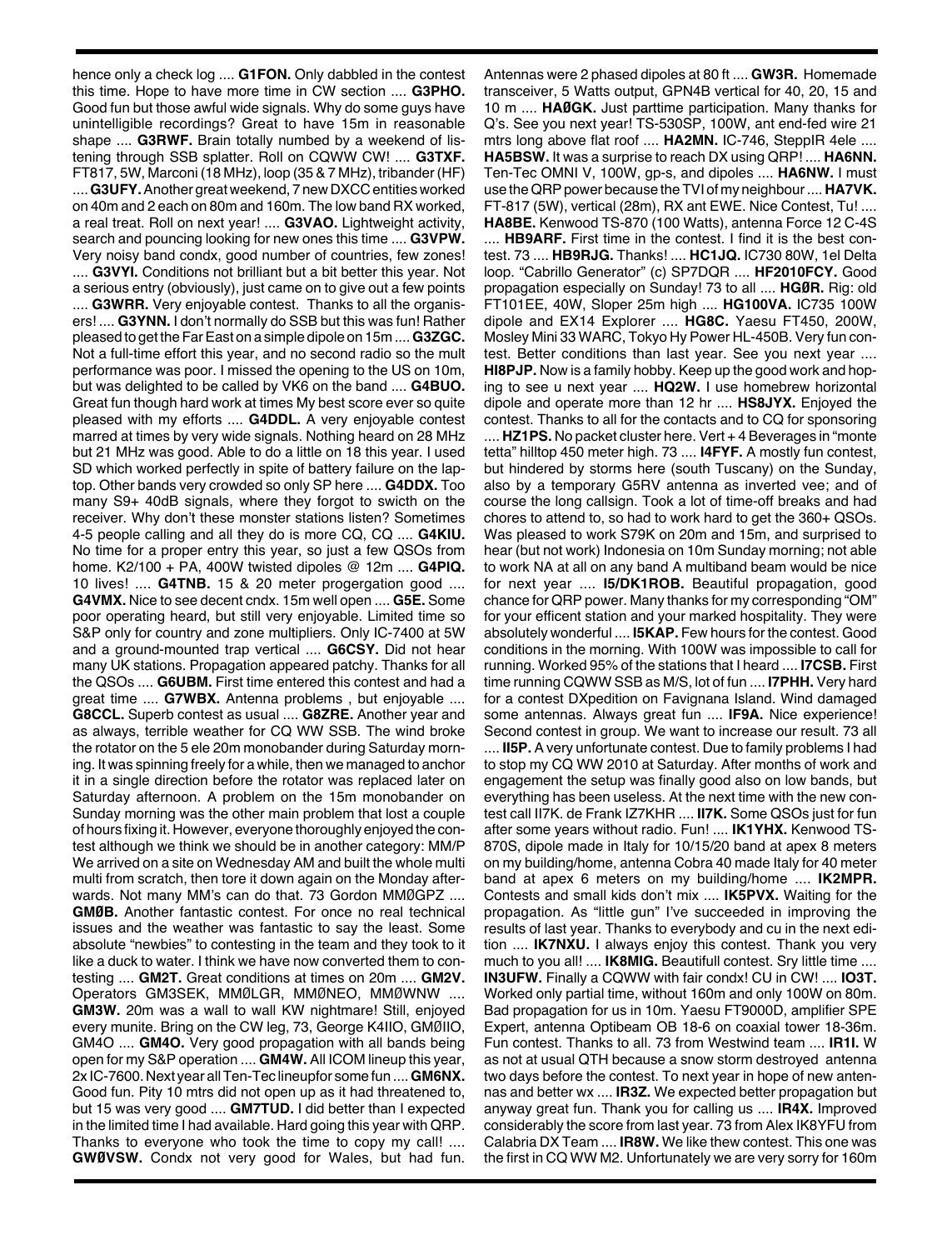activity because just 1 hour before contest start a wind storm destroyed the antenna. TNX to all .... **IR9W.** Yaesu 897, 100W, dipole 10-15-20 .... **IR9Z.** Worked only a few hours. Working conditions: Kenwood TS480, 100W, antenna random wire up to a fishing rod. QTH in the middle of a valley surrounded by mountains .... **ISØXDA.** Just forfun!YaesuFT450AT, 100watts, antenna Moxon 2 elements 10-15m, homemade vertical GP antenna 20-40m, homemade vertical GP antenna 80-160m .... **IT9DFI.** Bad propagation during the first day, surely better on Sunday! More countries active than the last year .... **IT9RYJ.** Our special guest this year was Saulius (Sam) LY5W. We hope to have Sam again with us in the future. Thanks to all those operators who worked us in the QRM. We had some problems with local jammers. We are introducing new friends to the wonderful world of contesting. This was our first good experience with good RX antennas forlowbandsCUAGNDEIU9T! .... **IU9T.**YaesuFT817 and HEX beam .... **IV3AOL.** ICOM IC-756 PROIII, Ultrabeam 3el 6-20mt, tower 9m, 500W (KENWOOD TL-922) .... **IWØBCF.** After few minutes from start I had some trouble with the 160-80 dipole. I lost these bands and my enthusiasm. Anyway I have been on air from my town location. See you next time .... **IWØG-TA.** Great contest! As always I enjoyed it so much. Many stations on the air. This year I passed my last record in the triple so I'm very satisfied .... **IZ1CQZ.** Nice fun .... **IZ1DFG.** Kenwood 570D, power 4.7W by international regulation. Good activity and propagation. Low QRM during daytime permitted a good number of QSOs. Not so easy during the night .... **IZ1DGG.** First time also on 80 and 160m. Great contest as alway! .... **IZ2JPN.** TS570D, power 100W, ant log periodic 6-el HM delta loop .... **IZ3FJZ.** Yaesu FT-817 pwr 5W .... **IZ3IBL.** Very nice contest as always. Unfortunately I could not operate more because of an exam I will have tomorrow so I had to decide a single band entry that would not take much time. My poor dipole did a nice job and the final score is not so bad considering the bad WX and the working conditions. Heard KP2B and PJ4 and PJ2 stations around 5 UTC but no chance to work them as they were handling huge pileups. Will see you in the CW part and hope to set out a more serious effort .... **IZ3NVR.** DXCC hunting only, to put an end on my LoTW 5 band .... **IZ5MOQ.** Thank you to all OMs. Too difficult in low power for me No < 40m antenna .Beautiful contest. My antennas worked very well.Thanks to all .... **IZ5RYG.** Beautiful contest the CQ WW DX. I am always happy to participate. Thanks to all those I contacted .... **IZ6NCN.** This was my first serious experience in this contest. I had some problems but it was fantastic! .... **IZ7ECL.** I enjoyed the contest very much .... **JAØAVS.** I enjoyed the contest .... **JA1AJK.** Used HB9CV beam on a roof tower driven by IC756ProIII .... **JA1ANF.** IC-756,V-DP .... **JA1ATM.** Power 100W .... **JA1AZR.** Within the 48-hour contest period, two storms with wind gusting over 50 miles/h hit my area, the first one around Saturday noon UTC and the second one about 3 hours before the end of the contest. My shack faces Pacific Ocean toward North America, to which the peak QSO rate was nearly 300 Qs/h. The propagation toward Europe was very difficult .... **JA1BPA.** FT-817ND, dipole .... **JA1KPF.** I enjoyed the contest .... **JA1MFR.** I enjoyed the contest .... **JA1NPD.** It was fun, feel refreshed .... **JA1PTJ.** I thought that band condition was almost good,and the band was very crowded with many stations. This time we had few operators and we participated in the M/S section. And the equipment state was also bad and we were not able to use the wished equipment. It became a closed office on the way without all operating 48 hours. Although it was a regrettable result this year, we will challenge again next year. We always appreciate that it is a wonderful contest Thank you .... **JA1YPA.** I enjoyed the contest .... **JA2CPD.** FT-990, 2ele HB9CV 24m high .... **JA2GTW.** FT-757, 100W, antenna 14/21/28 MHz, 3 band trap vertical 15m high .... **JA2KKA.** 10 &15m 14mH, 4ele 40m 14mH, dipole 80m-13mH,

FT-107, <5W .... **JA2MWV.** Good propagation on 12m and 40m this year. I enjoyed this contest, thanks! .... **JA3AOP.** Operation place Kameoka-City Kyoto (fixed station) .... **JA3QOS.** I enjoyed the contest .... **JA4NA.** I enjoyed the contest .... **JA6BWH.** I enjoyed the contest .... **JA8CLN.** I enjoyed the contest .... **JA8DIV.** Fantastic condition! .... **JA9CCG.** I QRV on 80 single band low power. The condition was not good as a last year. The conditon between the USA and JA was not good as a last year Very big typhoon comes to Japan when this contest so I used my Micro Vert antenna length only 3 meters. I built it on the balcony of my condominium .... **JE1SPY.** IC-7200, 100W, long wire .... **JE7HYK.** TS830, 50W, dipole .... **JF1KWG.** I enjoyed the contest .... **JF1MAD.** I enjoyed the contest. I can do many QSOs .... **JF1PYJ.** I enjoyed the contest .... **JF2OHQ.** I enjoyed the contest .... **JF2ZPA.** FT1000MP/HL450B, 400W, ant 40m-7mL Brown ant/20m 2ele Yagi/, 15m-2ele Yagi .... **JF9KVT.** I enjoyed the contest .... **JG1GCO.** I enjoyed the contest .... **JG1GPY.** Many thanks for a very good contest. I hope to meet in next year .... **JG5DHX.** I enjoyed the contest .... **JG8TDZ.** I enjoyed the contest .... **JH0NOS.** FT-1000MP Mk-V, 200W, 5-Band vertical .... JH1APK. Great contest .... JH4UYB. Thanks FB contest! And see you next year .... **JH9JJD.** FT-1000MP, HB9CV, 100W. Good condx on 15m .... **JI1ALP.** I hope better conditions next year .... **JI1UDD.** IC756ProIII with 1kw amplifier(IC-PW1), 10m-5el Yagi, 15m-5el Yagi, 20m-6el Yagi, 40m-4el Yagi, 80m rotary dipole .... **JI2ZEY.** I enjoyed the contest .... **JI3CJO.** It's too difficult for me to QSO because of my poor system (5mH LW) but I enjoyed the contest .... **JI3OGI.** It was poor condx :(.... **JJ1RDX.** I enjoyed ! See U next year .... **JJ7ENB.** 15m is good condition .... **JN1BBO.** I enjoyed the contest, TU .... **JO1KVS.** I enjoyed the contest .... **JO3EVM.** My handmade vertical antenna worked very well during contest time. I could establish my individual result better than last year .... **JO3PSJ.** Licensed since Oct 7, 2008 .... **JO3RCK.** I enjoyed the contest .... **JP2MRD.** I challenged this contest for the first time. Maximum output power 5 watts, with FT-817ND .... **JRØQUR.** I'm very glad to have many QSOs. The maximum output power in the contest was 5 watts .... **JR1NKN.** I participated at MobileCarShack from Iwakura-city Aichi-pref. Date first licensed 29, Nov 2007. Output power 50 watts .... **JR2AAN.** I enjoyed the contest. FT-817, 5W, long wire .... **JR2EKD.** Rig FT-450, 100W .... **JR2FJC.** I enjoyed the contest .... **JR6VIX.** My first WW SSB Contest. See you again next test .... **JT1DN.** This was my first attempt at QRP in over 30 years of contesting. I could have picked the CW weekend for my initiation instead, but that would have made things too easy! I was really amazed at what could be worked on 75 meters with 5 watts into a 4-square array. A big "mahalo" goes out to all who worked so hard, and patiently, to pull my weak signal out of the noise. Several QSOs took up to 5 minutes to complete. Best DX was EA8CMX (13,000 km) .... **KH6LC.** Thanks for a great contest .... **KH6QJ.** This is always a fun contest .... **KH7B.** Broke in new callsign and brought in one more new JA operator. Conditions slowly getting better, but can'twait for 10m next year! ....**KH7CW.** Tough conditions Thanks for all the QSOs .... **KH7U.** A fun outing in Alaska. Thanks to Corliss, AL1G, for hosting! .... **KL7/NØHJZ.** Best contest yet. Love that 15 and 20 were wide open! .... **KL7AIR.** TS 870, ALPHA 91B, three-band antenna 14, 21 and 28 MHz, 6-element JVP36DXA up 59 feet .... **L25X.** Bad condx on 10m .... **LA2HFA.** Biggest thrill was 15m, 40m was very bad first night, 10m never open, 15m was difficult in the morning 20m was too crowded and need to be expanded! USA: must not work split down in CW portion, low as 7015 .... **LN5O.** Very good contest .... **LR1H.** My first real contest, so good with a small station .... **LU2VC.** GUD contest .... **LU3HFA.** Very contest congratulations .... **LU6FHO.** Antennas: 4-square phased array, dipole (h = 18m), Beverages .... **LY1G.** 73! IC756, dipole .... **LY2CO.** Icom IC-751, inverted Vee 1.8; 3.5; 7 mc; 5el Yagi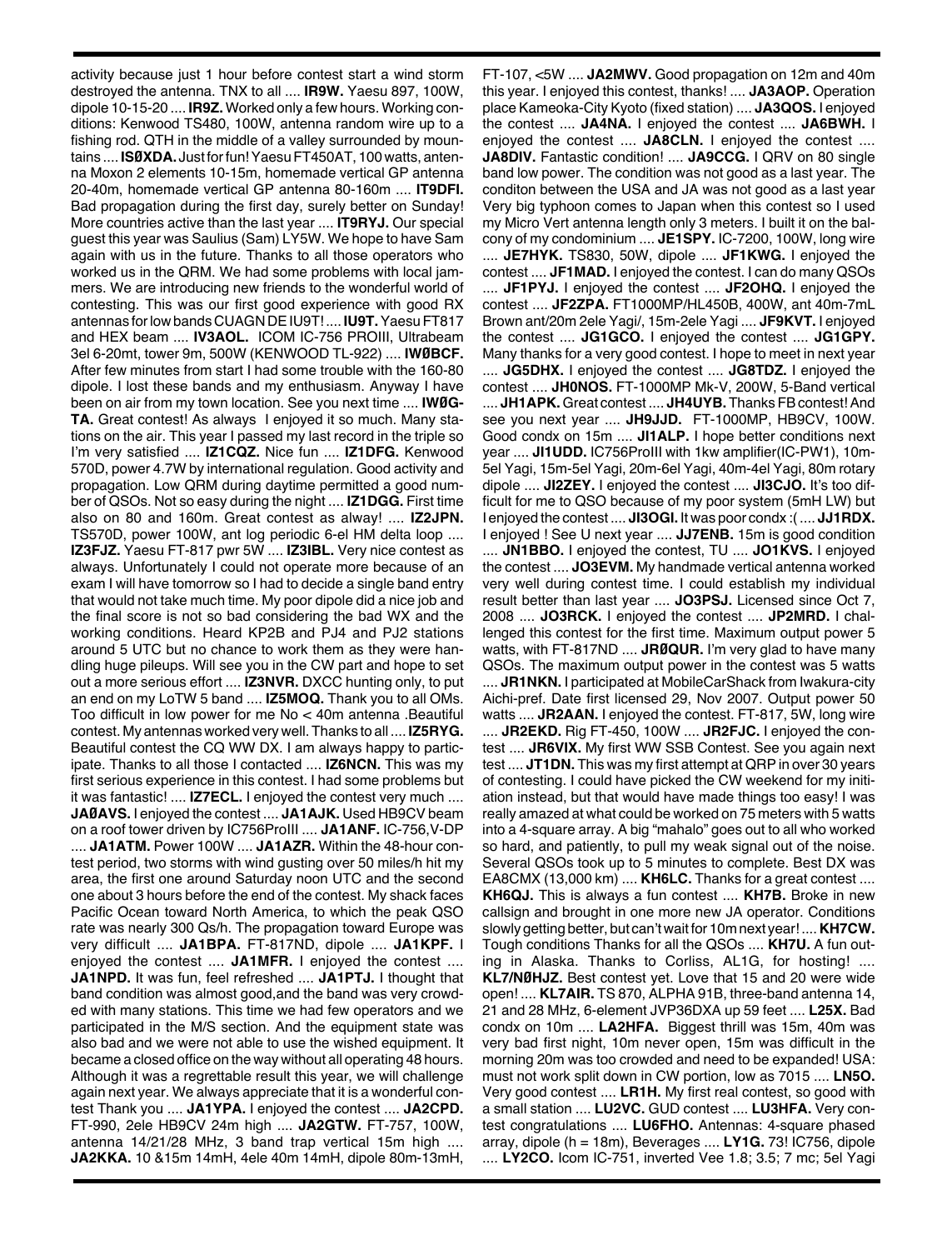14, 21, 28mc .... **LY2OM.** Tnx everybody for patience when QSO with me. Icom 706, vertical for 20/15/10m, inv vee 40/80m. See you in the next contest .... **LZ2FQ.** FT-990D, 100W, 4-element Yagi .... **LZ2JA.** 15m excellent. Would like a wires-only section for all those many ops with no tribander .... **MØDDT.** Tried SOAB LP this year with the new call (ex-2EØRCV and M3RCV) and extra power. 40m still my best band. Good to hear 15m in good shape especially to South America from here .... **MØMCV.** Must use computer logging to prevent duplication .... **MØRBE.** Just a few hours on the Sunday, but made my first US contact, so very happy .... **MØTTE.** Good fun! Good DX! .... **MØUKD.** Didn't have much time to operate. Stopped at 200 QSOs .... **M1DST.** 5-ele monobander at 60 feet with FT2000 and Quadra .... **M3W.** The Cambridge University Wireless Society's annual entry in CQ WW DX SSB is primarily aimed at introducing young amateurs to contesting from a reasonably well-equipped station. This year was no exception as 10 out of the 14 operators were age under 30 For the last few years, we have come 2nd to G6PZ in the M/S category in England and so, this year, we decided to change to the M/2 category as a tactical move Unsurprisingly, this also allowed us to achieve our best claimed score in recent years but, despite this, we have a lot to learn about the different operating styles needed in M/2. It was a pity that the bands performed less well than we had expected, but this was somewhat compensated for by operating from the new CUWS shack which is warmer, better-designed and larger than its predecessor! .... **M4A.** Three hours! Very much a part-time effort .... **M5A.** QRV for just five hours of Fun! .... **M5B.** Probably my lowest score .... **M6W.** Elecraft K3, ACOM 1000, 3ele Yagi at 6m. Great condx on both Saturday and Sunday during daylight hours. Thanks to all who worked me .... **MM3T.** Maybe next year the band will open .... **MUØFAL.** First go at CQWW. I'll have a proper go next year. Thanks very much .... **MWØMAU.** Strange conditions all weekend with very little local European stations heard or worked. Lots of South America but again an absence of North American stations on the band .... **MW9W.** Enjoyed 15m propagation! .... **NH7FY.** Nice test. Lots of sigs on 40. I had little struggle with software which curtailed all-out effort .... **NL8F.** First time in assisted category. It did not help me to get new mults. Congested mostly on 10, 15, and 20m bands. Most of my QSO's were S&P. Able to work about 15 hours in the contest .... **NP3CW.** Great contest. Wish I could spend more time at the radio! .... **NP4G.** Nice test. After long time I am more QRV .... **OE/DJ6OI.** My 1st DXpedition to OE4! Special thanks to Rai, OE4RLC, and his team for offering me to operate this fantastic station! Great fun, cu next CQ WW! .... **OE4A.** ICOM IC7000, 160m and 80m dipole 2x40m inverted V,30-10m Hy-Gain AV640 .... **OE5JKL.** Just for fun .... **OE5T.** Coming back from holiday in 9A, few hours time for contest .... **OE6HLF.** Quite a blast this time! Could only operate 17h10m but what fun! Conditions on higher bands are really getting good. Best hours on 20m 190 Q and 15 over 160 Q. Just like 7 years ago. Burned an UHF T at the very beginning of the contest on Sat (fixed that), tower 1 stopped rotating Sat afternoon (fixed that), Sunday morning amplifier HV would not come on, a control relay DEEP in the system failed (fixed that), and finally, at the end of a great run of US stations on 20m, the amp blew the main fuse and would blow it every time with more than 10W drive The heat of the "battle" was too much for the 10 year old reliable thing. Did NOT fix that. That felt like a good time to give up before Murphy started taking down towers! Thanks for all the QSOs. This fall has been good fun already in SAC and this promises a nice CQWW CW! SO2R with WINTEST and DXdoubler homebrew antenna switching and logic TX coax stubs + ICE bandpass filters, IC756 PRO III, IC756 10-15-20: 4 stack of Hy-Gain tribanders (TH6+TH7) on a 45m tower, 4 stack of 10 ele tribanders on a 50m tower 40, two stack 2-0-2 on 45 and 50m towers, 80 rotatable dipole at 42m + 3 element GP array

with 6km radials, 160 3 element vertical array, guy wires of 45m tower .... **OG2A.** A week period with flu prior to the contest drained out my energy and I had to sleep a lot during the nights. That didn't help with the score. Anyway 15m was a nice surprise and working 134 countries there was something I could not expect before the contest. 10m was still very marginal. I had some RF problems that forced me to drop the power below 800W level. It was very difficult to find a clear frequency on 20m let alone to hold the frequency when you found one. Too bad I had some cable or connector related failures that dropped out some of my antennas on 10m to 40m .... **OG6N.** Thanks .... **OH1O.** FT-757, 100W, MFJ Versa Tuner II, Hustler GP, and 18 meter LW for 3.5. Age 78. Vy nice contest Only one problem, I mean some stations with "faulty calling machines." We meet on CW! .... **OH2LP.** Kantronics KAM, K6STI BITTY, ICOM IC-756PROII, LPA, 300W, 10/15/20m 3/4/4-el Yagis, 40/80m Inv V dipoles .... **OH2LU.** The ultimate suffering, operating 160 SSB with 5W .... **OH3BU.** Yaesu FT-950 .... **OH6GFI.** FT2000, TS-480SAT, TL922, SB220, Monoband Yagis and dipole 80m .... **OH6K.** Thanks Radio Arcala Team! .... **OH8X.** TS120V, ant 27m, output 5watts, QRP .... **OK1AIJ.** IC746PRO .... **OK1ES.** TS830S + PA, 700W, ant vertical delta loop, invertedV....**OK1FC.** FT2000, 100W; 3ele Yagi tribander, dipole .... **OK1FHI.** ALINCO DX-77 + PA,800 W, dipole 2 x 20m .... **OK1FRO.** Kenwood TS570D, 100W, dipole 2x36 m 14m up, loop 160m 5m up .... **OK1HFP.** FT-847 & PA L-4B, 500W, Yagi ECO Beam Asay Nr 78 Coffe in RC HI. 73, Leo OK1ULE! .... **OK1KMG.** TRX FT 847, 100W, multiband dipole, G5RV .... **OK1KZ.** IC-775DSP 100W, ECO 3el Yagi (10-15-20-40m) .... **OK1LO.** Elecraft K2, 100W, 40m Inverted Vee .... OK1LX. Kenwood TS-850S, G5RV Spiderbeam .... **OK1MKI.** I have license just one 1 week so it was my first contest ever. I have enjoyed nice time making my first QSOs .... **OK1ZY.** FT-101ZD, PA Z Horn II; antennas inv-V, 3B3 .... **OK2ABU.** IC-735, LW 42m .... **OK2BEN.** IC 735, G5RV .... **OK2BNF.** Yaesu FT857, 100W, G5RV .... **OK2CSU.** FT-277E; Inv V, dipole, 3B3 .... **OK2KFK.** Rig barefoot K3 100W out, 3el tribander + 80m LW .... **OK2QX.** Good contest with many EU and DX stations. See you again friends .... **OK2SWD.** It was heavy work on 80 metres with QRM, but otherwise entertainment .... **OK4DZ.** Ant 6/6/6 + 6/6 + 6 el Yagis, 3 towers. Nice contest, had fun, and thanks for a call .... **OK5R.** Good contest. See you again friends .... **OK5SWL.** FT-950, 100W, LW 41m, vertical CP6 .... **OL2T.** TS850, PA 300W .... **OL2U.** TS690 HM PA 15kw; 2x6el Yagi .... **OL9Z.** FT897D .... **OM3ZBG.** Yaesu FT-950 with microHAM MKII, 100W, 12m long wire matched by a CG-3000 ATU. Thanks for a nice contest! .... **OM5NA.** FT2000

.... **OM6AL.** FT1000MKV, OM power PA, 6 over 6 stacked Yagis .... **OM7M.** FT-450 AT, pwr 200W, ant delta loop .... **OM7PY.** TKS for contest 73! .... **OM7YC.** IC7200 100W .... **OM8AXU.** FT857, G5RV .... **OM8JP.** It was a good contest, worked some great DX with only 10 watts .... **ON3AR.** I worked with a Yaesu FT817ND, power 5Ww .... **ON3DI.** 15 meters was really open and this made a lot of new ones with 42 countries. Enjoyed the contest .... **ON3TO.** I prefer the CW part of the contest, but couldn't resist joining the fun in SSB, hi. Running barefoot as a city dweller isn't heaven on earth but very pleased to work PJ2T & PJ4X on 40m. Those guys gave me some new band points. See you in the CW part! 73 .... **ON4CAS.** Very fine contest and many DX .... **ON4LWX.** Nice number I think, but no real DX .... **ON5RZ.** Enjoyed the contest .... **ON6CQ.** Just had a few hours time S&P. IC746, 100 watts, dipole .... **OP4A.** Great contest. I have enjoyed it ! Using here a Kenwood TS850S + 1 KW and a 4-element monoband Yagi up 60 feet. Located in NE Belgium. Looking forward to the next contest ! .... **ORØA.** IC-775DSP, TH3MK4 at 11 meters, Carolina Windom. Only parttime operating but what a weekend. 40 and 15 meters were the best bands. Sunday evening had so much fun chasing DX on 40 meters with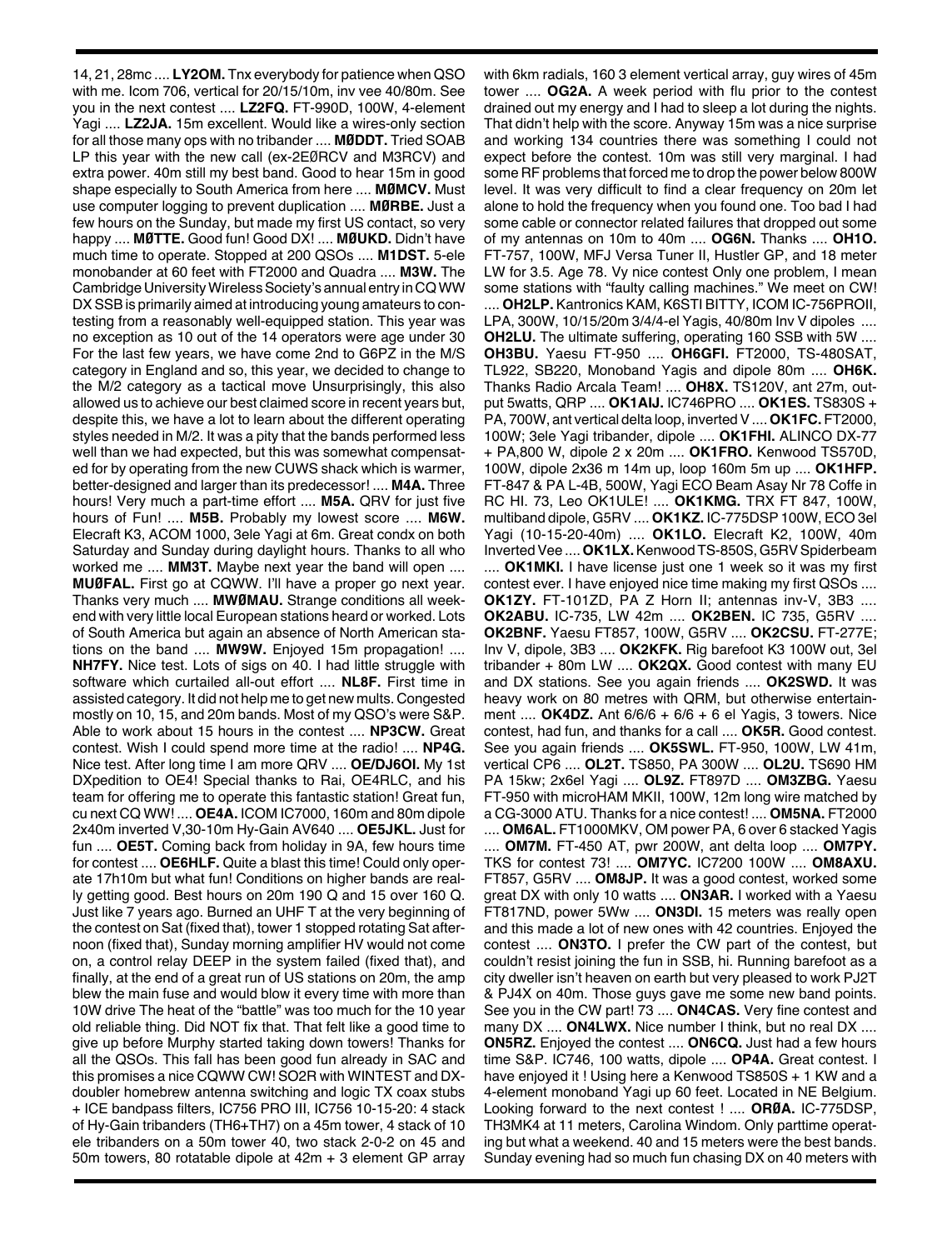VK4, VK6, AH2 and JT5 amongst many fine DX for me. 15 meters a bit noisy when turning the beam to the west. Think the problem was my neighbour having his new plasma TV turned on! .... **OV3X.** 10 meters had not good condx this year, and 20 meters was disappointing and begins to look more and more like 80 meters, A big zoo, with no operator skills. Only bright sides were Japaneese and North American operators. Not many South Americans heard on 20 meters for the same reason .... **OZ7A.** Only parttime effort this time .... **P3Z.** We had a great time in our first M/S effort from Aruba .... **P49Y.** A fantastic contest weekend .... **PAØCGB.** Very nice contest. FT897, Dipant ZS6BKW inv V .... **PAØEMO.** Too much other work to do, therefore only a small amount of time to participate in this contest. Nevertheless big fun. Cu agn in 2011 .... **PAØFEI.** Had some problems as the 160m antenna could not be put in place and 40m was not doing right for some mysterious reason. Must have been some gremlins around in the night, hi ....**PAØMIR.**ElecraftK3, 10W. 3 antennas: 160m end fed wire; 80/40m dipole; 20/15/10m 2-el cubical quad .... **PAØRBO.** Great to be back at serious single operator contesting. Thanks to PI4COM and PA3EWP for helping me to make this result .... **PA1AW.** I would like to thank you for this contest, 73 .... **PA1NHZ.** Much activity and good operators. Also worked a few new countries in SSB. Enjoyed working with SD logging programme .... **PA2CHM.** Many activity on the bands! 15 meters strong USA stations .... **PA3GEO.** This is the first time I really participated in the CQWW under my own call for as long as possible with the intention to get a good score. I hope that I can reach the top 10 of the Netherlands. I had lot of fun, and wish to thank everybody who made this contest possible in whatever way. And special thanks to PD2PKM and PC5WB for setting up and breaking down the station at the location of CG1884 And to PA3EWP, PA1AW and PA7FM for sharing their knowledge with me and taking the time to teach me much there is to know about contesting. 73 .... **PA3S.** Been a long time since great opening on 15m to work all the world. Most rare contacts were with KH7Y on LP and HC8A on LP in the morning .... **PA5A.** Nice to join this contest ....**PA5W.**Tnx forthe nice contest.Yaesu FT857, 25W, Fritzel FB33 (10-20m) and PKW MHF1e40 (40m) .... **PD7BZ.** Amazing results for 15m wire sloping downwards from shack at 8m ASL and AGL .... **PE1EWR.** Many thanks for the nice contest .... **PE1LTY.** Not a lot of QSO's made. I had my 12.5 year of marriage and my birthday in this contest. Thats' more important than CQWW. Also my computer went dead. I had to get a new one and that was a lot of missing time. But it was fun to work you all with QRP, 5W with dipole .... **PE2KP.** All weekend rainy weather over here . Too bad for my all band dipole antenna; so less DX this time and less points than last time. Nevertheless, I enjoyed the contest as always! ....**PG1R.** Thanks for the great weekend! .... **PG6EL.** A small participation for the club station as I was the only one to operate .... **PI4WLD.** First licensed as PJ7MF on Feb 25th 2009; 2nd contest as SOSB HP Rookie. This time I lost most of it due to a bad flu. Well maybe will be better next year .... **PJ7MF.** Thank you all for nice contest. Hope work you all again in CQWW CW coming up. Best 73 .... **PP7LL.** TNX Atilano, PP5EG, for the opportunity to operate the PS2T superstation .... **PS2T.** Great contest. Bad propagation on 10m and low bands .... **PT2CM.** I enjoyed the contest and was very easiy using SD log .... **PV8IG.** Ten meters is back again, slowly, but coming again. Special thank you to PP5JR and PP5EG, our leaders, friends, and encouraged us .... **PW5G.** Yaesu FT 1000 D, 200 watts, Mosley TA 33 .... **PY1SX.** Although SSBhad programmed my operation in CQWW, unhappily I could not remain in as much time that I wanted. Was very good being able to participate .... **PY1TR.** Thanks and 73, Adriano Hinojosa, PY2AXH .... **PY2ASS.** FT817 did a good job .... **PY2EJ.** I thank you for the participation opportunity and I take advantage of the opportunity to congratulate them, 73 .... **PY2LCN.** 5W, 2elQQ &

GP. TNX FB contest! .... **R2AD.** Tnx for contest! .... **R3NA.** FT-950, LW 80m 35 mH .... **R3VA.** TNX fer contest! 73! .... **R3ZV.** FT2000, Ant IV .... **R4WT.** Thanks for al ! .... **R6CW.** 90W, IC-756PROIII, antennas BTV-5, delta loop, LW .... **R9FR.** IC-756PROIII; delta loop, inverted vee .... **R9UG.** IC-746PRO, 100W, 2el quad. TNX for contest .... **R9WS.** TS-480SAT, 100W, TNX 73 .... **RAØANO.** 73! .... **RAØUF.** It was very interesting but the prop conditions were poor. I am 16 and it was my third big contest .... **RA1AUW.** FT2000, anntenna R8 .... **RA1QD.** 73! Rig(s): FT1000 MP MARK-V, FT2000D; antenna(s): A4S, GP, 2-el delta loop 160, 80, 40m .... **RA3EA.** TNX 73 .... **RA3RGD.** TS870S, 400W, ant IV, delta loop. Thank you for the contest, 73! .... **RA3RK.** TS-440S; GP, IV .... **RA3VE.** ICOM IC-746PRO; square 80m .... **RA3VKU.** TNX 73 .... **RA4ACX.** 73! .... **RA4DR.** TNX 73 .... **RA4PX.** 100 W, ant IV .... **RA6ABC.** ICOM IC-718, GP .... **RA6LIS.** FT-450, sloper all band .... **RA6MK.** Delta loop, 100 watts .... **RA6XB.** 73! .... **RA9FEL.** The output power was 90 Watts .... **RA9JB.** IC-746PRO, RQ-35 .... **RA9UAG.** IC-746, GP, and inverted L .... **RA9UIV.** TNX 73 .... **RA9YAI.** FT-2000 + PA -600W + 2Q 10-15-20 + IV 40-80, FT-897 + PA-400W + IV 40-80-160 .... **RK3VWA.** Good contest .... **RK4HYT.** TNX, 73! .... **RK9AWT.** 73! .... **RK9CYA.** 73! GL! .... **RL9I.** 100W, antenna vertical. My best 73! .... **RN2FQ.** Yaesu FT-857, ATAC-120 Thanks for intersting competition 73! de Vlad RN3DHA .... **RN3DHA.** POBox 9 .... **RN3ZIC.** 309366 .... **RN3ZJJ.** TKS for FB contest! GL! .... **RN3ZR.** 100W + Delta 40m + GP 20/15/10. TNX 73! .... **RN6LOT.** ICOM 746, 95W, GAP Titan DX .... **RO5O.** TNX 73 .... **RT3LA.** Nice contest! I wkd with any new one on 80 m :) .... **RT3M.** 73! .... **RT4F.** FT1000MARKV, 4-ele Yagi, full size 60m up, delta (on 40m band) .... **RT5Z.** TNX for good contest .... **RT8O.** FT-2000, GP (70-280) .... **RT8X.** Thank you for the contest! .... **RU3FN.** Homebrew, ant inv Vee .... **RU3PE.** Very nice time! .... **RU3U.** IC-746, delta loop, sloper.... **RU3XY.**Yaesu FT-990, 80m slopers, 40m IV stack 20, 15, 10, Vee Beam 2x 62m. All antennas on 40m high tower .... **RU4AA.** Cool contest! .... **RU4FA.** FT-1000MP MARK-V Field 5W, G5RV-M .... **RV3A.** Thanks for interesting competition 73! .... **RV3DHC.** TS-950SD, 80W, antenna Force-12 .... **RV3YR.** Thanks for the contest, 73! .... **RV4LC.** FT-840, ant 5BTV .... **RV9AZ.** FT-950; antennas RQ-23, 20-15-10m .... **RV9JR.** IC-760PRO; TH3MK4, wires .... **RV9UP.** TNX 73 .... **RV9WND.** Thanks to everyone! .... **RWØCV.** Rig(s): 200; antenna delta 80m .... **RWØUM.** Icom 7800, pwr 5w, antECOvertical, LW.... **RW3AI.**TNX73 .... **RW3SZ.** FT1000MP MARK V, 5 band GP .... **RW4WZ.** FT-2000, 2el quad, Inv V, Delta loop .... **RW9C.** TS-480SAT,G5RV,wiredYagi .... **RW9OX.** Icom 736, multiband vertical .... **RW9TR.** FT-817, 5W, TR4W V4229 [RUS], ant DL40 Q40. All thanks for contest .... **RX3DIS.** IC-746, multiband dipole .... **RX3VF.** Thank you for the contest .... **RX6AMV.** 73! .... **RX9JD.** FT920, Inv V .... **RX9UKF.** Good contest .... **RZ4HC.** TNX .... **RZ9CQ.** Nice contest, this time with some new members on the team who worked really well with our FD setup. Thanks to all who helped S51A get on the air for the contest. Conditions were down from last year on the 28 MHz band and that was disappointing (last year almost 500 Qs), also 14 MHz wasn't in really good shape in the contest. We did our best and it was realy fun. Thank you all for the contacts.73, Bostjan Ian S55O .... **S51A.** MARK V + PA, loop .... **S56P.** My first ever SSB operation on the topband .... **S57WJ.** We set out this year with the objective of operating from Africa, and following good advice from GM3YTS and GM4GAV, booked the QTH that they used earlier in the year. Their local information was invaluable. Thanks guys. All equipment went with us; with VDA's as the HF antennae, fixed in a northerly direction, great for JA, EU, and USA! We had a 40m vertical, and a Battlecreek Special for LF, all at the sea edge. Often, just 1 band would run at a time, but we had great fun, both before and after the contest Thanks to all for the QSOs .... **S79K.** FT2000D, 100W, 75m long wire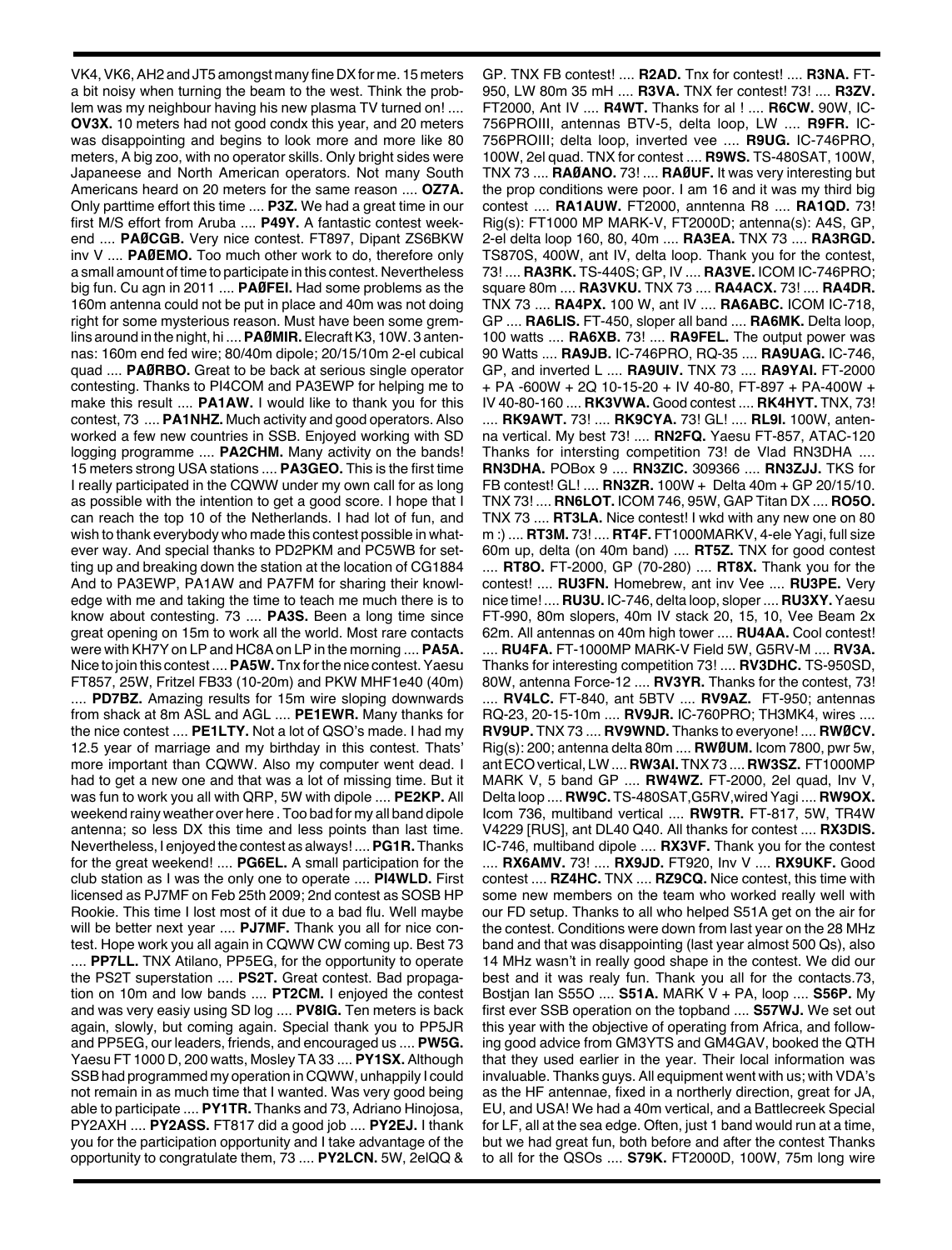.... **SE6Y.** YL operator .... **SI3A.** Great condx! .... **SJ2W.** TS-850SAT, 18 mh toploaded vertical .... **SM5MX.** Yaesu FT-1000MP, FL2100Z, antenna 3el Yagi or 2x20m dipole .... **SM6AHU.** IC756PROII 100W, 2x20, 2x10 dipoles, GAP Titan, IC756PROII 100W, 2x20, 2x10m dipoles, GAP Titan .... **SM6BSK.** Impossible condx on 10 meters .... **SM6FJY.** IC-706, 100W, 7el Yagi .... **SN1J.** Actual TX power 100W .... **SN8J.** FT920, 100W, ant: A4S & dipole 80, 40m .... **SN9ØHRS.** Fine contest, 73 to all! .... **SN9R.** TRX FT-950, 500W, GP7 DX .... **SO7A.** IC746, 100 watts, ant W3DZZ .... **SP1II.** TS120S, 100 watts, ant W3DZZ .... **SP1MAB.** FT847, simple dipole .... **SP1MVG.** FT-920, ant G5RV .... **SP200AAZ.** IC706MKIIG, W3DZZ antenna, 73 .... **SP2010CY.** International Chopin Year 2010 - SP2010FC .... **SP2010FC.** TS-140S, 100 W, multi GP .... **SP2GTJ.** TRX-100W, GP on balcony .... **SP2WGB.** IC-756PROII, 4el Yagi .... **SP3DOF.** TRX homemade, ant GP .... **SP3DRM.** ICOM 756, antenna QQ .... **SP3DSC.** TS-520SE, 100W, dipole, created by "Cabrillo Generator" (c) SP7DQR .... **SP4AVG.** FT-950, 90W, vertical antenna .... **SP4LVK.** TS480SAT, 80W + broadband vertical 8mh 6 floor AGL, poor condx .... **SP5BYC.** Tremendous local noise in the center of Praga-Poludnie district of Warsaw so did not call CQ even one time, only answered stations' CQs .... **SP5ENA.** IC-735 100W .... **SP6BEN.** FT450AT, delta loop. Many thanks for all contacts .... **SP6QKS.** My first CQWW .... **SP6RYD.** FT-1000MP, antenna R-7000 .... **SP7FBQ.** IC-706MK II G, ant multi dipole .... **SP8LXE.** TS440S, dipole L .... **SP9BMH.** FT-897D .... **SP9CVY.** Icom IC-746Pro, 100W, FD-4 Windom .... **SP9OHL.** FT-450AT, antenna GP .... **SP9RTL.** IC735, 100 watt, inv v .... **SQ1OD.** FT950, antenna HM all band 10m GP .... **SQ3WW.** Lost a few QSOs because program failured, sri, best 73 ....**SQ4O.** FT-857D Delta multiband, 100 watts .... **SQ8JLN.** Most of the time I was testing my new Beverage. It is great addition for sure. Nice to meet many friends and it was nice to see 10m and 15m open. Tnx for all QSOs and sri for QRM. It's happened for sure even I tried not to do it .... **SV1DPI.** Vertical antenna 15m toploaded, auto tuner 5M2 by SV1NL, Elecraft K2/100, linear 2XQB4/1100 home made .... **SV1GRD.** Many thanks for nice contest. Hope to CU next year with better conditions .... **SV2AEL.** Yaesu FT-920, 100W, 11m GP vertical .... **SV4FFL.** First time I participated at this contest from the Island of Lesbos. Great! Using 30W to a G5RV antenna and only solar energie loading batteries. Thanks for the fn and cuagn, vy 73 .... **SV8/DK3SJ.** This year I believe we enjoyed the contest more than ever before. Fun and pleasure was the main factor to all our operation during the contest. Martin ON4PO and Mike ON4MW joined us from Wednesday and already agreed to come again for the CQWW 2011. Thank you everybody for contacting us and hope to hear you next year, SV5FRD .... **SX5P.** Had a hill towards Europe and USA. EUs turned antennas towards west too early. Could hear EU long time but they didn't hear me between louder USAcallers. A few Eus that had their antennas still towards Asia were happy to get me as new multiplier. Went QRT too early because hotel checkout and airport transfer. Anyway it was a fun contest during our honeymoon. Cuagan, Tom (please see wwwdl2obocom) .... **T88DL.** Worked part of the contest for TC87TC. Nice weather conditions and propagation .... **TA1HZ.** First HF contest .... **TB2MYE.** Special callsign to celebrate the 87th anniversary of foundation of Republic of Turkiye .... **TC87TC.** I operated from my little hut. Came on Friday to raise the 12m mast with dipoles for 80m and 40m, but for the higher bands I had cross-dipoles at half wavelengh up. Conditions on all bands were less than hoped for except on 15m where I got very good runs. Distance champions were LS1D (Argentina) and ZM4T (New Zealand). Others memorable were T7OA (Andorra) on 40/20/15m, EI2CN that was so pleased to have zone 40 and 7Z1SJ that made it through the great pileup I had. Thanks for organizing this great

event .... **TF3AM.** Unfortunately heavy thunderstorms and tornados did make a lot of problems this year. Anyway, I did finish safe and sound. Thanks guys for all your contacts. 73's from beautiful island of Martinique, South Caribbean .... **TO7A.** 15 was in good shape, but 10 was very sporadic. I remember my first CQ WW Phone (AM only); propagation was exellent! SSN has it's global maximum - around 200! .... **U1BA.** 73! .... **UAØOD.** TS-940V, 5W, ,20-15-10m Spider, Delta 80m .... **UAØSBQ.** TNX 73 .... **UAØSDX.** Kenwood TS-940 ,antenna LPDA 11el 45m up .... **UAØSJ.** FT-2000; antenna X7 .... **UA1AFT.** IC-756ProIII and 3-el SteppIR .... **UA1AQA.** ICOM-718, Gap Titan, Delta 160m .... **UA1CUR.** 73! .... **UA1ZLN.** TS480SAT, 2-ele Yagi .... **UA3DSS.** TNX for the nice contest! CU next year .... **UA3LHL.** 73! .... **UA3OQ.** IC-756PRO2; antennas GR, beam .... **UA3QLC.** TNX 73 .... **UA3RAI.** TNX 73 .... **UA6BJY.** With really LP can wrk S&P only. FT-920, antennas 2, 3QDs, IV .... **UA6NZ.** Many old friends in my log ! Great fun ! .... **UA9MA.** Icom IC-746Pro, 100W, 10-20m Spider, 40-80m Inv Vee .... **UA9OSB.** IC-756PROIII; 18-35 Delta; 7 - Sloper; 14-28 - Spider; 3-el Yagi; Ops: Masserov Sergey, 1997 of birth, UB3DAY; Volkov Sergey, 1996 of birth, RN3DBA; Surin George, 1995 of birth, RN3DNM; Vladimir Chaplygin chief, RK3DZH & UD3D .... **UD3D.** 73 .... **UI4I.** IC-756PRO2; 10/15/20/40m 4 el quad; 80m and 160m 2el triangle .... **UN1O.**Best wishes from Kazakhstan! FT-950, homemade PA = 500W; 3el Yagi .... **UN2E.** FT950 (100W), ant: GP7DX, Delta (40m) .... **UN6QC.** TS-450; vertical, IV .... **UN7LAN.** IC 756 PROIII; 4el quads .... **UN8GV.** 73! .... **UN8PT.** I used Kenwood TS-50S transceiver and linear 250 watts, antenna Tribander/Single Element. My QSL route please via IK2QPR .... **UN9PQ.** TKS for great contest again! .... **UP2L.** 25 W; Inv V 7, 14 MHz .... **UR3PGW.** 80W output .... **UR4QSG.** FT-990 .... **UR5E.** Icom-726; delta .... **UR5EAF.** TNX for FB contest! .... **UR5EAW.** TS870S, pwr abt 200 watts; Cushcraft A3S dipole .... **UR5EPG.** IC-765; delta .... **UR5ETN.** Not too good conditions on 10m. Thanks all who worked me .... **UR5WHQ.** Kenwood TS-570 D, 100W, dipole .... **UR5ZTH.** FT-920, 100W .... **UR7TZ.** 8 watts .... **US4IRT.** 73! .... **US5ISV.** ICOM-756, UW4HW .... **US5ZCW.** All the best .... **US6CQ.** Tnx for nice contest! Power 200W, ant LW, dipole and vertical .... **US7IB.** 73! .... **UT1IA.** TNX FR contest. ICOM-756, 100W; 2el Delta Loop .... **UT1IM.** FT10D .... **UT3EK.** IC-718, 100W, dipole .... **UT4WA.** Homemade TRX, 4W, GP 10-40, vert 40m high 80-160 .... **UT5UUV.** 73! .... **UT6IS.** TS-50-S, 100W, 4-el & 5-el quads .... **UT7WZA.** TS-870SAT; antenna DL 80m, LW 76m .... **UU2J.** ICOM-756, UW4HW .... **UXØZAB.** 73! See you in next CQ WW contest! .... **UX7LL.** TS-850; IV .... **UY3AW.** Yaesu FT-950, 100W, Delta Loop 43m & 31m .... **UY5AO.** More QRM than ever. A good sign of popularity! .... **V31MH.** Operated single op, K3NM sidelined with bad knee. Station towers were dstroyed and rebuilt for contest operated for about 31 hours. The best that I can do at age 73! Great contest. Best regards to all who took the time and effort to work V48M! .... **V48M.** Rookie .... **VA3ACZ.** 40 meter SOSB LP entry from VE3CR's station .... **VA3DF.** My first World-Wide contest and thought I would give it a go. Was running 80W with a multiband homemade dipole stapled to the wall of my attic .... **VA3FS.** K2, 5w, wires and verticals .... **VA3RKM.** Thank you for the great contest! .... **VA3TTU.** Team Orca .... **VA7BEC.** First time more than one million points. Very gppd conditions on 15m .... **VC2Z.** Great conditions, beautiful location, functional radios, adequate antennas, and my best result ever. I had a blast and am anxious to do it again next year. I am a member of "Team Orca" for the Team competition .... **VC3X.** Great contest event! It was VE6SV 26th year for WWDX SSB. The 10m band just N-S and 15m just did not make worldwide status for us ....**VC6A.** Conditions above average considering the stalled solar cycle. Lots of fun. 15m only this time. Will try multi-band next year! .... **VE1DX.** Not the best of condx. Too many ops responded to poor condx not with skill,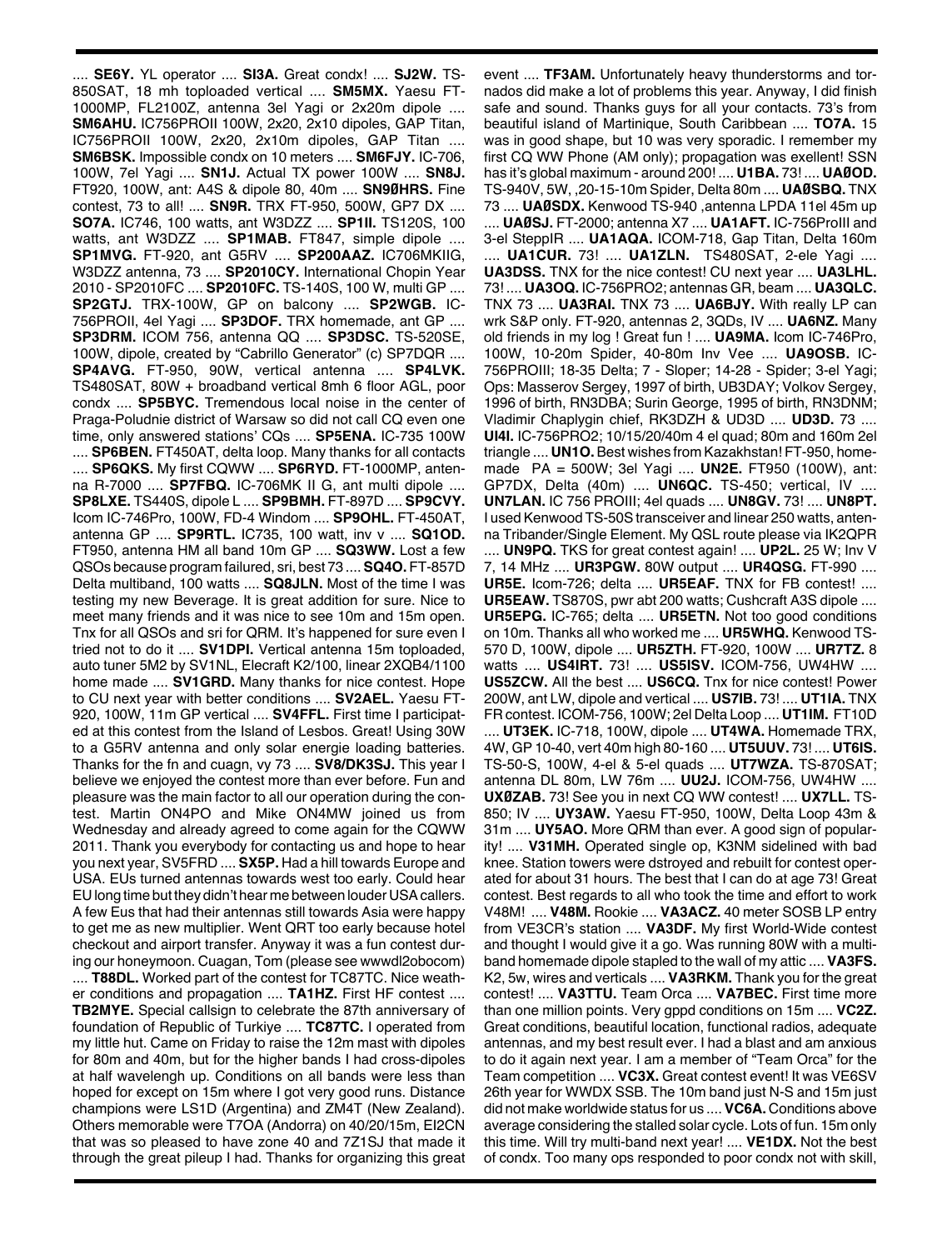but with maladjusted power. Splatter was rampant on the bands .... **VE1JS.** Great contest again from zone 2 this year We had rain during setup and take down which made for an interesting time getting all of our antennas working. With band conditions we found significant QRM on 40m from all of the stations calling each other. No good openings on 10m. We had a good opening on 160. into the US this year. One of our amps went down while running a pileup toward the end of the contest .... **VE2DXY.** Thanks for this great contest. FT-950 + Heil Proset HC-5 40m full wave loop (160, 80, 40, 20m). 15m quarter wave ground plane vertical .... **VE2EZD.** First serious entry using new hex beam for 20-10m. Went Assisted to work some new ones on the upper bands. Highlight was 10m opening to Africa on Sunday and working CR3A and CN2R on 160m with 100W .... **VE3CV.** Band conditions were great. We did better than last year with more than 300 more QSOs .We all had fun working DX as usual and many wanted to know where that unusual callsign was located. The map on the wall helped Murphy strike with power going up and down on us, but it didn't put a damper on the operations. One of the beams was stuck in a westerly position, but all the ops using it said that we had a direct line into South Africa on 15m. Thanks to all that worked us and those that put us on the DX Cluster. See you next time.. 73 Rick VE3BK .... **VE3DC.** I used my self-made Mobile Screw Driver Antenna , mounted at zero elevation with only one ground radial and my TS-940S. Band condtions were not the best and the poor weather created hvy QRN which made things very difficult .... **VE3EDY.** Trying to run with low power and lousy antennas: (1) It was unavoidable (but frustrating!) to be repeatedly pushed out of my CQ frequency by high-power stations and have to search again for a spot in a band crowded by monster signals; (2) When I managed a run, it was truly rewarding to get repaid with new mults calling me for a change (of course, first I had to believe that it was not a "prank" by some jokester;) ; (3) My apologies to all who called and I simply could not hear. I guess 90% S&P it will remain, until I have better antennas .... **VE3FDT.** Tried to see how many countries I could work in the contest. 88 QSOS, 88 countries! .... **VE3GFN.** 15 metres on 31 Oct was incredible .... **VE3IQ.** Enjoyed limited operating time .... **VE3JSQ.** Same pattern as contests back in the late 70s and early 80s: 15 metres on Sunday afternoon ROCKS .... **VE3KKB.** A couple of hours to play and work some DX .... **VE5CPU.** Here at 110 degree N the flux in the upper 80s helped noticably from last year, but the low noise really made the difference. We can hardly wait for next year.This year was a serious effort, and it showed. We TRIPLED last year's score. 40m was farther and open longer, but the QRM was worse than 20m. Much better DX than the last few years. Thanks to all who worked us .... **VE5PV.** SteppIR BiggIR, 160 vert, FT1000D and AL80A .... **VE6LB.** Murphy! Who? 40 meter RF shut downADSL.ALC was messing up audio. Just your usual contest .... **VE6VS.** Best condx in years! The whole Pacific basin was there on Sunday on 15m. The aurora gave us a nice break on Saturday morning to work Europe on 20m and again Sunday afternoon .... **VE6ZC.** We had a lot of fun participating in this contest using a Vintage FT-101ZD & FL-2100B Amplifier about 400 watts out .... **VE7NA.** FT-1000MP + ACOM 2000A, IC-756 + Homebrew 15kW, 40/80/160m dipole wire antennas, 20m R8 vertical. 73's .... **VE7SCC.** Limited time portable operation with a Carolina Windom 40 antenna and FT-100D rig with an AT-120 tuner....**VK2GR.**Actual TXpower 100W ....**VK2HBG.** Operated portable using a 40m long wire antenna supported by a kite Location: Cattai, NSW, Australia .... VK2IO. Just running the contest to show a friend about ham radio, Great contest! ....**VK2KJJ.** Also worked 14 MHz during competition .... **VK3AVZ.** FAM-PARC's first time entry in CQ WW SSB contest. Everyone enjoyed the experience and learning curve and hope to improve next year. We had no problems with the equipment but the very

heavy static rain prevented opertating at times. Thanks to all who gave us points and enjoyment. Roy VK3GB FAMPARC contest manager .... **VK3FRC.** Wonderful fun with 15 meters, a pipeline to EU, 40 meters open with low noise, and 20 meter long path filled with many surprises! Thanks to all the wonderful ops. I enjoyed every QSO! .... **VK3TDX.** Thanks for the contest again this year. Pretty good contitions this year in VK .... **VK4ATH.** Great contest as always. Lots of activity improved the score over last year. Added some to the DXCC. What more could I ask for. Using IC718 100 watts, Inverted V @45 ft and an Inverted L. Good propagation especially 15m, 20m into the night. Thanks to those who took the time to get me in the log. 73 .... **VK4BL.** Plenty of activity. Had a fun weekend. Another can't miss CQWW .... **VK4EJ.** Focused on new all time or band DXCC's & 40m was great with many Caribbean & Central Americans. 15m was open all mornings to W/VE & even 10m showed signs of life, not great to W/VE or Europe, but solid to Asia. Didn't worry about score, just new ones, so had a blast .... **VK4LDX.** Half way through decided that the game was to beat 100 countries on 20; just made it! .... **VK7GN.** Operating portable from Darwin Surf .... **VK8AA.** A joy to use. Thanks Paul .... **VO2NS.** My first chance to operate outside the USA, what a rush!

.... **VP9/N1SV.** Conditions were quite good for the bandwidth, my vertical antenna, and QRP. Many stations required two to three calls to achieve a full QSO, hi. Better than my earlier performances .... **VU2LYX.** Activity this year was a half-hearted effort because the governing council meeting of the Amateur Radio Society of India was held in my town Mangalore on Sunday October 31st. But had lots of fun as CQWW is my all time favourite contest. Conditions were not as good as last year, not much activity from South America and Africa. Looking forward to working you guys in CQWW CW 2010! ....**VU2PAI.** Conditions were quite good and my calls were heard by quite a few who did reply.Great contest. ....**VU2UR.**Great time on 10m ....**WP4WW.** I don't had have all the time for contest But I enjoyed very much Hope to heard you on cw contest .... **XE1AY.** Team contesting name: Tigers. Enjoyed a lot the contest after a 5 year hiatus. A lot of fun, despite being exhausted after climbing my tower four times during the test .... **XE2AC.** It was a great contest. Great propagation on 40m and some new ones. Viva CQ WW Contest! .... **XE3N.** My transceiver is Yaesu-920. Max power in the contest is 100W. My antenna is R5 about 20m high above the ground

.... **XX9AU.** I am enough happy with my result. Propagation on 80m is not enough. Many newcomers especially in Oceania .... **YB1AR.** Thank you for all stations. Hpe cuagn. 73 greeting from Surabaya City. ciao .... **YB3IZK.** IC 707, 4el Yagi (15), dipole, multi (20/40/80) .... **YB8EL.** Yaesu FT450, 100W, antennas 7 MHz Yagi, 3el mono, log per 6 el, software MixW 219 .... **YB8FL.** This is my first CQ WW SSB Contest. I was very excited .... **YC1PEI.** ICOM IC-751A, 100 watts, Delta loop 14m .... **YC2LEV.** Good opening after long time of waiting. Cuagn in CW part! .... **YL2BJ.** TRX TS-2000LE + MC-90, ant 1/2L 15m 5/8L 10m .... **YL2GUV.** 73! .... **YL2IP.** TS-2000, 80W, 3 band beam, inverted Vee, dipole .... **YL2TQ.** Yaesu FT-920, Acom 1000, antennas: GAP Titan DX, W-735, HF Sloper .... **YL3DR.** IC-730, 100W .... **YO2MJZ.** RX/TXFT847, ant vertical AV640, inv V, power 80-90 watts .... **YO3FOM.** Thanks, 73 .... **YO3GW.** Yaesu FT-920, 100W, vertical 10m. Checklog only. 73s! .... **YO4ASG.** Worked assisted using the computer connection to the cluster! Having all informations in real time to make this 103 QSOs with my low power (abt 40W) and TA33jr ant. Thanks to all for patience to copy my small sigs during this contest. Also thanks to CQWW Committee for their effort to have this nice contest! .... **YO4ATW.** 73! Best DX .... **YO4AUP.** Yaesu FT900, dipole .... **YO4BTB.** Kenwood TS-450SAT, 100W, LW 48m, 73s for all!! .... **YO4SI.** TS450SAT, 60 W; verticalECO -AVT3/10,15&20m; InvVee/40 & 80 m. Difficult contest for low power and poor propagation on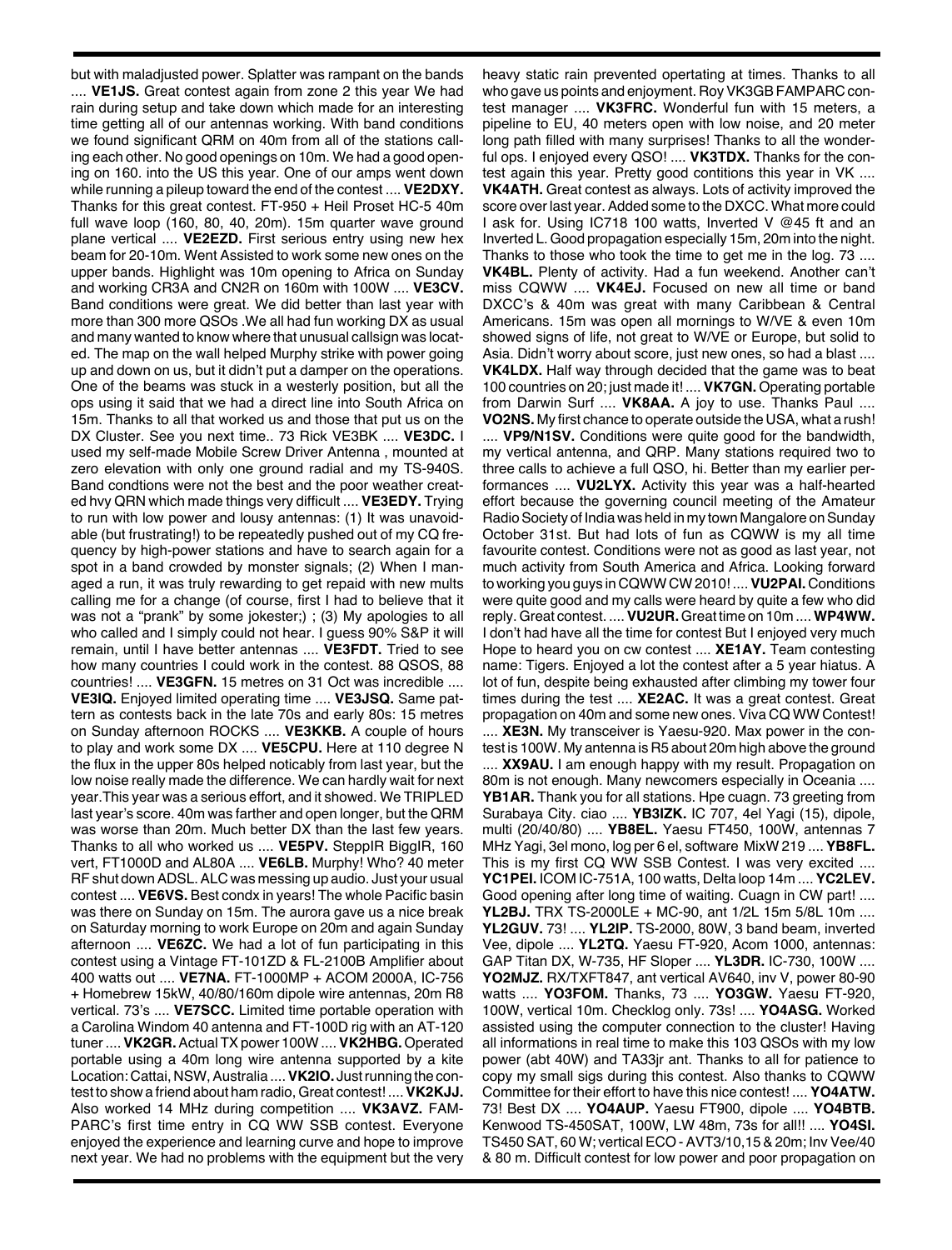20m. Poor conditions, poor results; maybee next year will be better. 73 to all! ....**YO4US.**FT897D, 100W,Delta Loop+Cubical Quad .... **YO5DAS.** TS-850s + PA 400W A3S - 14/21/28 Delta Loop H - 3.5/7 .... **YO5KUC.** IC-7600, Diamond BB-7V, dipole .... **YO5OAG.** FT-857D, 100W, Sloper .... **YO5OET.** Many stations. Tnx to all .... **YO5OHY.** Great! Was my 1st CQ WW SSB contest! .... **YO5OWB.** 73! .... **YO5QAW.** Homemade rigs .... **YO6PIR.** I enjoyed using SD. TU EI5DI! .... **YO7AWZ.** Transceiver "EFIR-M" 5W, LW 20m .... **YO8DOH.** This contest missed to me a lot. Even I am CW convinced 73! by Pet .... **YO8RIJ.** TS570S, G5RV. 73 and good luck from Romania! .... **YO9AGI.** 99,0% S&P, part time operation. First time AB category. 160/80 meters have difficult operate, because I use 27m LW antenna 15/10 meters was nice openings in 2 elements tribander Yagi .... **YQ5Q.** With a 14 hours blackout, totally frustrated .... **YW4D.** First time that I ever operated a contest from a DX location and it was the most fun that I ever had. Felt great to have some big contest stations calling me for once to get the multiplier! Now I just need to decide where to go next. .... **Z2/AC7GP.** Very good contest. See you in CQ WW CW! .... **Z37Y.** Lots of new ones in the log this year! I appreciated the patience shown to clarify my call out of the QRM. Now considering the changes I need to make before the next contest season .... **ZL1AAO.** Our first CQ WW as a team and we really enjoyed it. Thanks to all for the contacts .... **ZL3M.** A great effort by the team in low sunspot conditions. Better aerials this year .... **ZM4T.** FT990 .... **ZP5CGL.** Great fun again. Rig was a TS50S barefoot (100 watts) with a 4el Yagi on 10m, a bi-square on 15m, a 40m long centre fed Zepp on 20m, 40m and 80m. Nice to see 10m open .... **ZS2NF.** FT-1000MP Mk-V with Acom1000 linear running @ 400W .... **ZS5ZZ.** TS50S with TH3 tribander 100W .... **ZS6KU.** What a blast. 10m on Sunday til late! IC-7700; antenna Exp 14 @ 8m .... **ZS6TQ.** Many thanks to Mr. Oms, PY5EG, for letting us use his super station .... **ZW5B.** Nice propagation conditions. many PY's on the air .... **ZY2C.**

## **USA QRM**

Great to have good 15 and 20 meters conditions, including to Asia — and a couple of European QSOs on 10 meters .... **AA1K.** It was FUN! .... **AA1QD.** K3 barefoot, 135 ft OCF dipole, 20/40m Inverted Vee. Had a great time! .... **AA3CS.** No 10 here! .... **AA6DX.** It was good to have a large number of DXpeditions during the contest. It spread out the pileups .... **AA6K.** Tons of Euopean stations but they were difficult to work. Next year I'll yell into the mic a little louder! .... **AA8HH.** Lost half of Saturday due to problems .... **AE4EC.** Glad 15 was wide open; wish 10 was open E/W not to SA as usual. Had fun .... **AGØA.** Quality can be better than quantity .... **AJ4GL.** CQ WW is always a lot of fun! .... **KØBUD.** FT-857 with 40m CFZ in the attic .... **KØBWQ.** No question about it, WW SSB 2010 was a great contest! The Wall of Sound and perpetually full spectrum scope displays on the low ends of 40 and 20m had to be heard and seen to be believed. Great to be able to open up the filters—human and radio—on 15 and 10. Thank you to all the great ops who picked our S&P calls out of the pile. Our calendar is perpetually marked for upcoming WW SSB contests! 73 and see you then! .... **KØGEO.** 20 Meters shut down Fri/Sat at 7PM local, otherwise good propagation .... **KØIZ.** Lots of fun. Did better than expected. Now if I only had a better antenna for 40 meters! .... **KØJJM.** I was determined to at least work my own country and Zone on 160, and W3LPL was kind enough to let that happen. Then, I miss the USA and Zone 5 multipliers on 10 meters! Can't win, but I played .... **K1TN.** Combination of the flu and stinko band conditions ended this year's foray into the CQWW "fun" .... **K1UO.** Many Far East stations .... **K1YSY.** Nice to see 15m as available band once again. Lower bands were less productive than last year .... **K2CS.** A tough contest for USA stations running low power and small antennas But lots of fun giving out some points .... **K2LNS.** Lots of fun except for the sticky TR relay in the amp (HI). See you next year ! .... **K2Z.** 65 hours total: three Saturday evening and the rest on Sunday. Torture on Saturday evening with only wires and 100W. More fun than I expected with 100W on Sunday. Ten meters was a pleasant surprise .... **K3AU.** Nice to see 15 open. 20 was an absolute jungle. Stations running on the same frequency, other stations calling, passing exchanges, and acknowledging. It will be interesting to see how many of those QSOs actually match up in the logs. I heard lots and lots of broken callsigns and exchanges. My 100 watts and dipole couldn't do the job on the too-short 10 meter openings to SA. I heard lots of SA stations, but LU4DX gets my vote for "best ears in SA"; he was the only one who could pull my call from the noise and pileup. Nothing on 10 from the West though I spent some time on 20 meters, because you have to, and after getting beaten to a pulp in the pileups retreated to 15 where it was a little more civilized. 15 is much bigger, but it was also wall-to-wall with RF. Fortunately the wall was only one station deep, so at least it was clear who was trying to contact whom. A few times I found a hole on 15 and tried a run, without much luck. If the band sounded as wild on the other side as it did on mine, I'm not surprised few people could hear my CQing. Only a handful of my QSOs were from runs. S&P was much more productive, sometimes 2 or 3 a minute, using the panadapter display on my Flex-3000 to go from station to station. I ran assisted, mostly to see what the spotting did to help. I found it wasn't as helpful as in other contests. There were so many stations that spots only indicated where the pileups were, which my measly signal had little chance of breaking. Since I'm on the shore of the Pacific Ocean, as propagation changed I managed to find several weak Asia stations calling CQ with no responses. So I worked them, and then spotted In less than 30 seconds there was a pileup! It was nice to work a bunch of BYs, and to get a new country as well - 3W1. I heard C91, 5R8, JW, and others but couldn't break through. Mostly I concluded that a bandscope is more helpful than the spotting network if you're an LP station. Actually, 100 watts and a dipole on 20/15/10 should be classified as QRP. It certainly feels like it. But it's fun to see what you can do with 100 watts and a wire. 40 was OK, not as good as in other contests. 80 was disappointing, just not many stations on, at least that I could hear or work. I worked a lot of JAs, but it didn't seem that there were as many as usual. The ones I worked were very loud, but I got few responses to CQs. Usually there are more. Thanks to everybody who pulled my signal out of the noise. There are some very good ears out there! Rig: Flex-3000, 100 watts, Ant: Carolina Windom at 12 meters on all bands. 73 .... **K3FIV.** 100 watts, Inverted V, and working South Africa on 20, and 15. Great Contest! .... **K3MJ.** 15m was as busy as 20m .... **K3OO.** It is so much easier hear on 10m .... **K3OOO.** Tough sledding on 160m but skiing on powder on 15m and 20m! .... **K3TC.** Greetings from my new QTH in Florida .... **K3TW.** I was off of the air for the past four years and am ecstatic to return to great band conditions. I was not able to keep a run frequency but I was able to bag most of the multipliers that I heard, and ended up with DXCC on 15, 20, and almost 40. The FRC gang beat me up pretty good in the pileups but my I cannot complain about my station's abilities, especially considering that I only have a quarter-acre lot in the city. It is now time to fine-tune my operating abilities and prepare for next year now that I know my station's capabilities .... **K3XC.** Able to operate only part time, but thoroughly enjoyed it!

.... **K4ML.** Ten meters was tough. Could hear 1s & 2s working Europe, but could not hear Europeans in North Carolina .... **K5EK.** 15 meters held up well and the other bands were nice too. Best contest in several years .... **K5LAD.** Absolutely horrible conditions first night on 160. Much better, but not great, the second .... **K5RX.** Relaxed multi-single operation. Mostly one op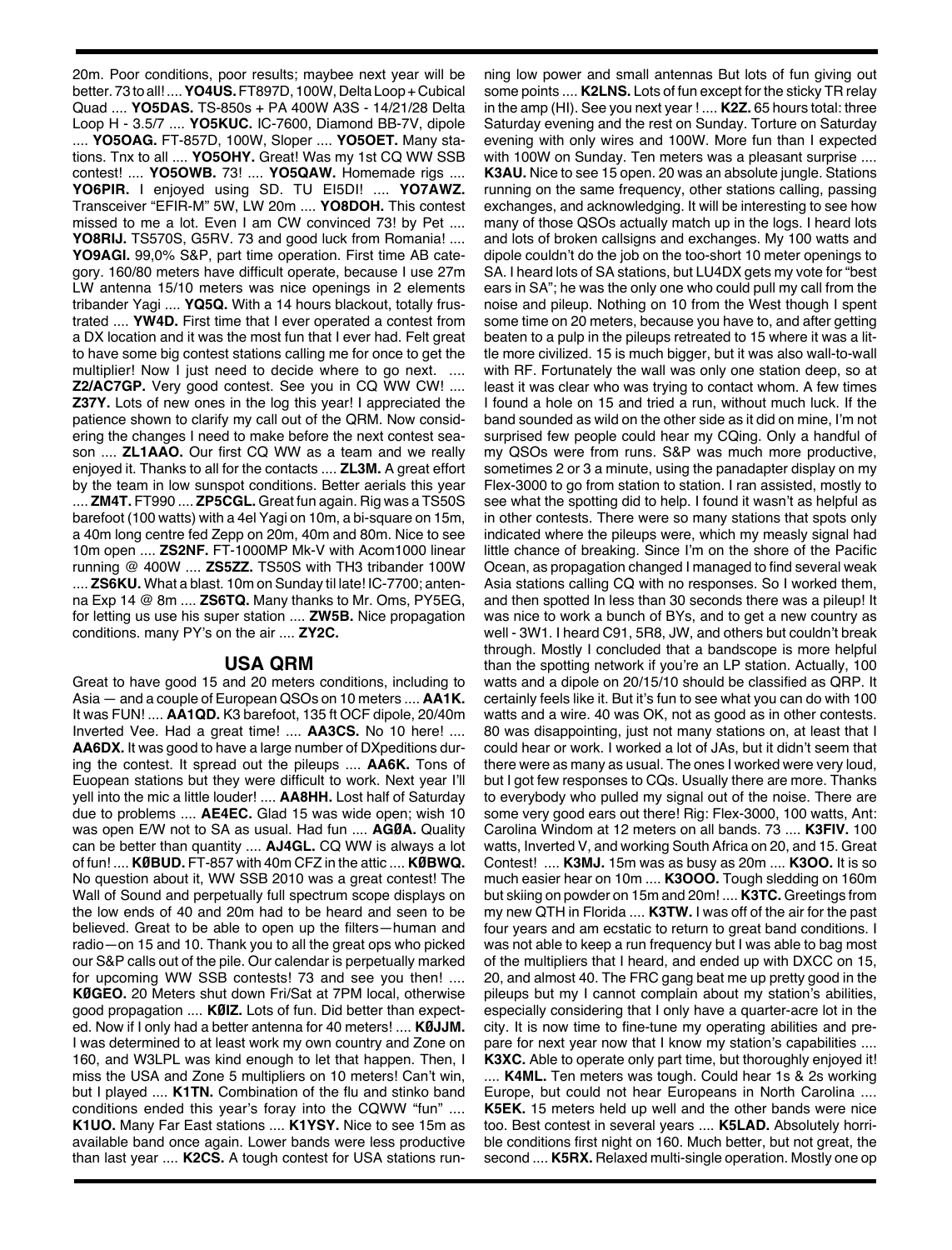on duty at a time. Lack of station maintenance is beginning to show as we had a lot of small problems. Nice to see 15m open so well. Thanks to W1UE for doing most of the operating! .... **K5ZD.** Operating from my mobile located at the beach .... **K6ACJ.** 42% improvement over last year's score. Still really rough with antenna restrictions. However this year I had more country and zone mults. I look forward to CW .... **K6CSL.** S&P (of course) on 15 w/lp and a loop. Wow! Some came easy, most had to work at. Great fun and some new ones for me. Thanks to the sponsers. CU next year .... **K6TUJ.** Great time again. Nice DX and good conditions even on 28 MHz!! .... **K7ABV.** My first time with the CQ WW SSB contest and first S America! .... **K7HRW.** Tx TS440-AT, 100 watts, G5RV, H422 dipole .... **K7LA.** First try at multi-op from this station. All went well .... **K7UN.** Some kinda fun on 15 meters not to discredit 20, or 40, or .... **K9WN.** Great fun! .... **KB8KE.** Had a wonderful time. Nice to hear more DX active with better conditions .... **KB8UUZ.** TU all for the wonderfull time agn de yr es 73 .... **KB9YGD.** It ended to quickly for me, due to equipment failure. It was fun while it lasted, better next time .... **KCØDEB.** 100 watts .... **KCØYHU.** Lots of fun! .... **KC2KTZ.** Real life reared its ugly head so I was able to only do the last half of the contest. Nice to see good openings on 15m to EU and Far East from the "Left Coast." Heard the SX5P and 5R8X there but couldn't crack it. I'm looking forward to seeing 10m open up like that in the future. Tough as usual to break thru on 40m to EU and AF .... **KC6X.** Great contest! I had fun! .... **KC8HQS.** Our first M2. Had a blast! Team DXTech .... **KC8IMB.** I gave the first 70 contacts the wrong CQ zone (5) in error, which changed when I realized this and changed to the correct zone 4! .... **KC9LIF.** Icom IC-7700, AL-1500, Gap Titan DX .... **KD2JA.** Wow, a long, hard fight but worth it .... **KD3HN.** 15m and 10m best is years .... **KD6WKY.** Intense! Operated more hours, made more Q's, need to get a computerized logging program! .... **KD7DCR.** 10 hours of operation due to bad microphone .... **KD7YOZ.** Only a few hours to dedicate to effort so chose 15m as only band EU was strong to Midwest US, and later JA's were ok as well. Happy to catch ZS station on 15m .... **KD8GOX.** Nice to see 15m open .... **KE1R.** ICOM IC-718, vertical, dipole, Hamstick .... **KE5LQ.** Haven't done a phone contest for 10 years. I love 15 meters. I got more done in less time. Wish I could have operated more .... **KE9EX.** Difficult contest for my attic antenna. Lots of stations competing .... **KFØIQ.** Great contest .... **KF7TY.** New 80m loop, old 706 = a few I wish I could have worked. Thanks to all I did .... **KG4NEP.** This was my first World-Wide DX Contest; my second contest ever. The QRM was rough on this end, but it was fun. I learned a lot. I can't wait for the next contest opportunity .... **KG4WPD.** I don't have the stamina for the full 48 hours now, so I tried to cover a 24 hour day in pieces between the 2 days, with lots of rest. Made it much more fun! .... **KG7H.** How about a class for folks who don't have beams? .... **KI6DRN.** Kept slogging away and the last contact was a new multiplier. Lots of great ops and a fun contest .... **KI6JJW.** Not one string of JA's! .... **KI7M.** My first phone contest! .... **KJ4AOM.** Thanks for the contest .... KJ4IWX. My very first HF contact! .... KJ4YWU. Radio is a Yaesu FT-817ND. Thanks to the stations who could pick me up running 3 to 3-1/2 watts and make the contacts .... **KK7VL.** Start of the contest was terrible, my worst ever, with only 5 QSOs in the first hour (and two Q's were with a local). After several hours I had 38 QSOs and went to bed at first sunrise. Things were much improved. Rig: K3/10 2L HB quad at 55 feet (tower 1) and OB11- 3 at 73 feet (tower 2) with 402CD at 80 feet (tower 2), low wires on 80 and 160 .... **KR2Q.** Signals were much improved over last year, and also very long. I easily worked into zones 19, 20, 40, and JA on the grayline from NC. China heard me but could not pull me out. For only having wires in my back yard trees, I was very happy with my results. Next year I hope to be on the full 48 hours .... **KU4V.** Just chasing new ones on 40, 80 and 15. Didn't catch many, but had fun! .... **KX7L.** I had limited time and thoroughly enjoyed the 15m propagation These were the best European openings I have heard in years, both mornings. Best QSO was 5H3EE answering a CQ on Sunday morning when things slowed down. I heard 3W1M long path early Sunday morning and tried calling CQ over South America, but nobody else in Asia seemed to know there was an opening .... **KY7M.** Now that the cycle's gearing up, it was great to hear the band openings on 15! .... **NØLZ.** I didn't make a lot of contacts, but I sure had fun! .... **NØZC.** Third CQ WW SSB DX Contest .... **N1NN.** Only able to work a few minutes from the mobile on 15! Lowest score ever? .... **N2BEG.** As a low power assisted addict I was very happy to see the CQ Contest Committee create seperate categories for High, Low, and QRP assisted. Finally we assisted guys get treated just like the unassisted lads. No more second class citizenship. Now I can see where I stand with the other low power assisted lads. I already know it will not be in the top ten, but it is nice to know where you fit in. I had hoped that 10m would be open to EU but 15 was in pretty good shape and provided as many multipliers as 20, with three more countries but three less zones. So it was a draw, almost. There were 13 more QSOs on 20 but that was really because 15 died earlier. Conditions were noisy both days but I think day one had more noise or perhaps I just became used to it. It was nice to see so many LUs on 10 in the afternoon both days. Sunday started slow on 20 and 15 as many stations did not hear my 100 watts. Perhaps next year the SFI will be above 100. Is the tea party working on that? .... **N2FF.** Low bands were so bad Friday night I never went back there. Fifteen was wall to wall on Sunday .... **N3FP.** Highlight was working S79K over an hour before sunset .... **N3IQ.** XYL commitments and non-sleep deprivation forced a 50% duty cycle for the contest, 24h 01 min. Good weekend. 14 new entities/bands/modes. First Japan on 75 slop-bucket; Mongolia on 40 363k from 420 Qs and 310 multis. Anybody got some No-Doze? .... **N3TR.** I have done CQ WW SSB 9 years, 2001-2010 except 2007, from the same QTH with equivalent gear: tower, HPA, good tribander. My 654K claimed score this year is my best since the 791K I claimed in 2004, when there were many more sunspots In '05 thru '09, I struggled to make up for poor results on 15 and 10m by working harder on 160 thru 40m, but never quite did that, with claimed scores ranging from 598K in 2005 down to my worst-ever score of 482K in 2009. This year I got 75% of my QSOs on 15 and 20m, and another 9% on 10m. The low-band results were my poorest since 2004, maybe due to less activity, poorer conditions, or both. On 10m, most of my QSOs were Caribbean or SA, including 27 LUs and 18 PYs. Near the end of the contest, distracted by trick-or-treat kids at the door, I tuned 20m looking for a few last multipliers. Between 2329 and 2335Z, I found BY, JA, and RTØ, in zones 24, 25, and 19: 3 new zones and 2 new countries in 6 minutes! Great way to finish! .... **N3UM.** First time with this contest. Had a great time! Hope to do it next year .... **N4DBR.** Great meeting old friends. It was fun .... **N4JF.** Condx better on higher bands. Thanks to CQ for throwing another great party. Lots of great DX to be had on 15m this time around .... **N4PN.** Another parttime effort. 15m was good, 10 and 20 were disappointing. 40 was very good Sunday evening at the close .... **N4PSE.** Things were going ok until October 31 arrived - Halloween! Then, after Murphy and his friends the ghouls and gobblins arrived, I had to reboot my radios and computers literally dozens of times. The next weekend everything worked 100% again .... **N4TZ.** Part time, a few hours here and there. 15m really open to all areas .... **N5KF.** I had a great time and hope to compete again. It was good to have 15 meters open again .... **N5MV.** Working VR2ZQZ and B7P via LP Sunday morning on 10 meter band was cool! .... **N5XJ.** I managed 15 hours on the air search and pounce. Packet assistance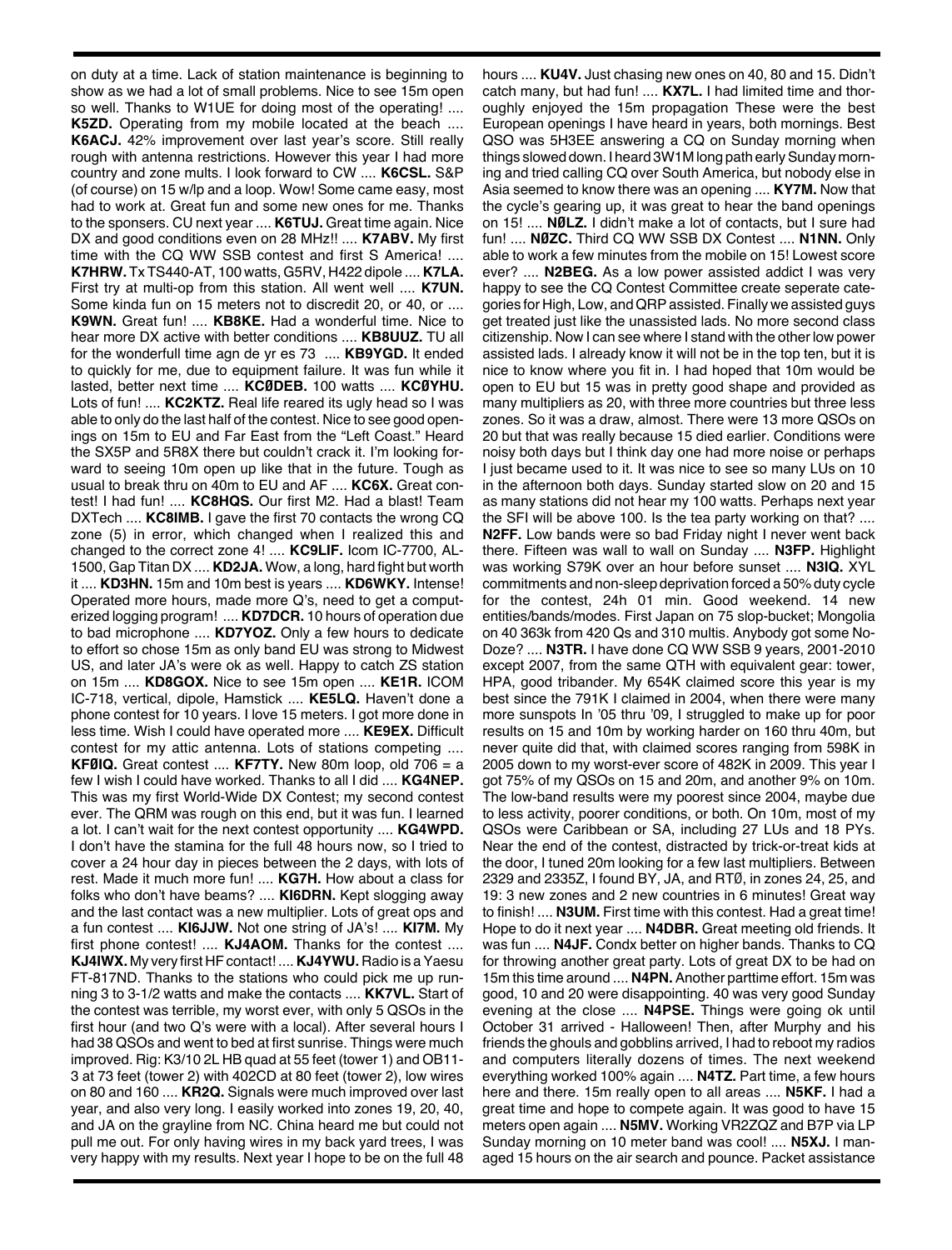finally lured me Saturday night. Some interesting propagation, and good to see 15 and even 10 coming to life again. Highlight: working C91WW on 10 meters! .... **N6AN.** Operated remote via the Internet from northern New Jersey to home station in Turlock, CA. All radio equipment located in my home in Turlock; only a notebook computer and microphone in New Jersey home station. Elecraft K3, 100 Watts; SteppIR DB18E 3L 20,15,10m; 2L 40m; at 45 feet 80m Vee; software TightVNC (remote control) DX Commander (radio & SteppIR control), Skype (2 way audio), Writelog (contest logger & rotor control). Latency was minimal, but still awkward .... **N6EE.** Whoo-boy! What good conditions! Had a blast, even though I was barefoot and using wire antennas! .... **N6HE.** Operated about 2 hours, 15m, 5W, and end-fed 20 foot wire. Go Arizona Outlaws! .... **N6HI.** 3-1/2 watts and a long wire antenna .... **N6LB.** Operating from Arizona, W7 .... **N6MA.** Well, 15 and 20 were better particularly on Sunday! 10 meters had some openings to the Pacific, no Asia, no Europe, no Africa, and tons of South America. I have to put up an antenna on 40! The 80 meter loop does not work well. The new allocation makes things much more spread out and easy to work. It is almost like 10 meters instead of everyone packed in 50 kHz. 160 and 80 were terribly noisy here. Next year! .... **N6RV.** Had a lot of fun and more ops than usual. Wishing for sunspots and a shift in the magnetic equator radically NORTH! .... **N7BT.** Assisted operation is FUN! .... **N7DD.** Great contest .... **N7ESU.** It was great hearing EU on 15 meters. Sunday morning I should of got up earlier! .... **N7LF.** DXCC on 15m in less than 10 hours. Yea, the band was hot! .... **N7MB.** Bands were better than last year. More countries were active this year .... **N7VZU.** Lost tower & tribander in storm on Wednesday, so used 80m vertical for all bands but 40m. Everything going smoothly until the amplifier "blew up" Sunday morning. Plate by-pass capacitor broke down and then shorted. Ended about 400 QSOs short of my goal. NEXT YEAR! .... **N8DE.** Who says DXing is dead. What a great contest. Year No. 20 .... **N8MZ.** I need better antennas .... **N9BT.** Yaesu FT-847 and Ameritron 811 with a 5BTV. Sat & Sun on 15 meters was as busy as I have heard in years .... **N9JZN.** Fun test for some new antennas .... **N9RV.** THATWAS FUN!!! Started out just trying to see how many different DXCC and zones I could work on 15m. Wasn't sure how much time I was going to have to spend in the chair. Started out just tuning up and down 15 meters looking for new countries. Once back in the chair Saturday afternoon/evening I decided to use the DX cluster for help. By then I also decided to work everything I heard! 15 meters was soooo good I decided to stay with it as a single band entry. No time to operate in the evening this time around. Was hoping for DXCC, but fell 21 countries short of that goal. Still, I was very happy with all of my catches. I really had a chance to put my ProIII RX to the test for a couple of Q's that occupied a considerable amount of time. On Sunday morning I tuned across the band and heard a weak voice in between heavy QRN plus 1 kHz and minus 1 kHz. It was A73A. I had the RX pass band down up a tight 14 kHz and manually tuning the notch filter with 12 dB of attenuation in to be able to hear him. I think it was about 20 minutes of calling on my part before I got through the east coast wall! Put in a total of just over 12 hours. Lots of tuning and listening for new ones .Tried calling a few times but it either netted nothing or a few calls from stateside obviously looking for that US contact! Found that my sweet spot for making Q's more easily to EU was from about 1500 to 1600 UTC. Before that, east coast guys beat me out every time, and after that west coasters buried my 100 watts! Sunday was a lot of fun with propagation. By mid afternoon had pipeline to Central and South America, and then also was hearing JA's, VK and ZL. Pacific was attenuated compared to South Ameraica, and not a lot of activity. Only one ZL and one VK in log. Lots of fun! Station conditions: Icom 756 ProIII, 100 watts to a mini beam MA5B at 37 ft. Total time

in contest just over 12 hours .... **N9TF.** 181 QSOs .... **N9UY.** Propagation conditions are improving a bit! .... **NAØBR.** TS850, 2x Inv L, NE/SW, 2x Inv L SE/NW, bidirectional Bev 440 ft NE. New antennas hear better than anything I've ever used on 80, which was both a blessing and a curse. Very difficult to work anyone. EU became workable at 05Z as the band went "long" here, but that was too late for most of Eastern EU. Heard 7 zones with good signals I couldn't work and probably 15 countries. Unable to CQ into EU; probably didn't try hard enough. The EU antenna worked great before the contest. I guess just too much QRM in EU. It was incredibly frustrating to be unable to work stations that were S9+20 .... **NA8V.** Next to the Nov SS. This is one of my favorites .... **NC4MI.** SO SB 15 QRP. Had a blast! 15 was in much better shape than I had imagined .To work 74 countries and 27 zones with QRP on 15 was unimaginable a couple weeks ago when I decided to go SB on 15. Thanks to all for the great ears and patience! .... **NDØC.** Great contest. Finally some 10 meter activity. Should be better next year .... **ND3R.** Part time effort. 99% S&P made some neat contacts. In my opinion the best was VK6NC LP on 15 meters Sunday morning .... **NF4A.** Low band antenna blew down in storm .... **NG7A.** Just once in my life, I wanted a clean UBN and a golden log .... **NG7Z.** Very good contest this year. Good propagation throughout the whole weekend. My highlight was finding A25HQ calling CQ just above a huge pile-up on EE2W .... **NJ9Z.** I more than doubled my score from my last run at this in 2008, but judging by the high activity, doubling my score is hardly enough. I started on 15m where DX was coming in, but few could hear me QRP. 20m was better to SA and JA/Pacific for an hour, then back to 15m for a few JAs and even a couple VK's before the band faded. Instead of banging my head on the low bands to Europe on the first-night/westcoast/QRP I went to sleep and got up at 0-dark-thirty to work JA and Pacific low bands before my sunrise. About an hour after sunrise I could start working EU on 20m. Well, at least I could work the loudest ones with good ears. By noon I could work 15m, but the Europeans were weak enough that my QRP signal wasn't making it, so it was mostly Carib and South American stations. I had to take Saturday afternoon off, so perhaps missed a good time for JA/Pacific .Saturday evening I finally tried 40m to EU, but only tried, no luck QRP. Heard many hundreds, but worked no Europeans. Luckily there were Carib and South America stations strong enough to work Sunday morning had good Europeans on 20m, and on 15m I heard many Europeans but worked few. The rest of Sunday was 10m and 15m to Carib and South America. Then 15m and 20m to JA and Pacific. Lots of activity on Sunday. I forget how tough QRP is for DX Phone contests, so all your "QRZ?" and "Again, again?" are good reminders. Managed to work 77 unique DXCC entities. Not bad for Pacific Northwest QRP NN7SS (K6UFO op). 20m-10m Force 12 C-31XR at 71ft; 40m Force 12 Delta 240 at 78ft; 80m halfsloper from 60 ft; 160m Inverted L over metal garage roof. Yaesu FT-1000MP turned down to 5 watts, Writelog software .... **NN7SS.** It's a pretty tough contest for the low-power station .... **NU6N.** Had computer issues, power outages, and only 20/15/10 but had fun. Did only search and pounce for new ones. Wow, low power is hard in this contest .... **NX7TT.** Only invested a few hours but man was it fun. This could become my favorite contest! .... **NZ6Q.** Some of the pileups were MONSTERS, on Halloween! .... **WØCEM.** Now, that was a fun contest thanks to good conditions and a lot of activity. Even 10 meters cooperated by opening to SA on Sat PM and again Sun morning and afternoon. On 20m Sun morning, the band to EU was so busy that it seemed to have many layers of DX to work. Rig: IC756PROIII with 100W to HF Yagis and low band verticals .... **WØETT.** Strictly a S&P operation for me. It's rare when I get in an SSB contest, and when I hear all the mayhem, I understand why. It was fierce at times, for sure, but I picked up a few new